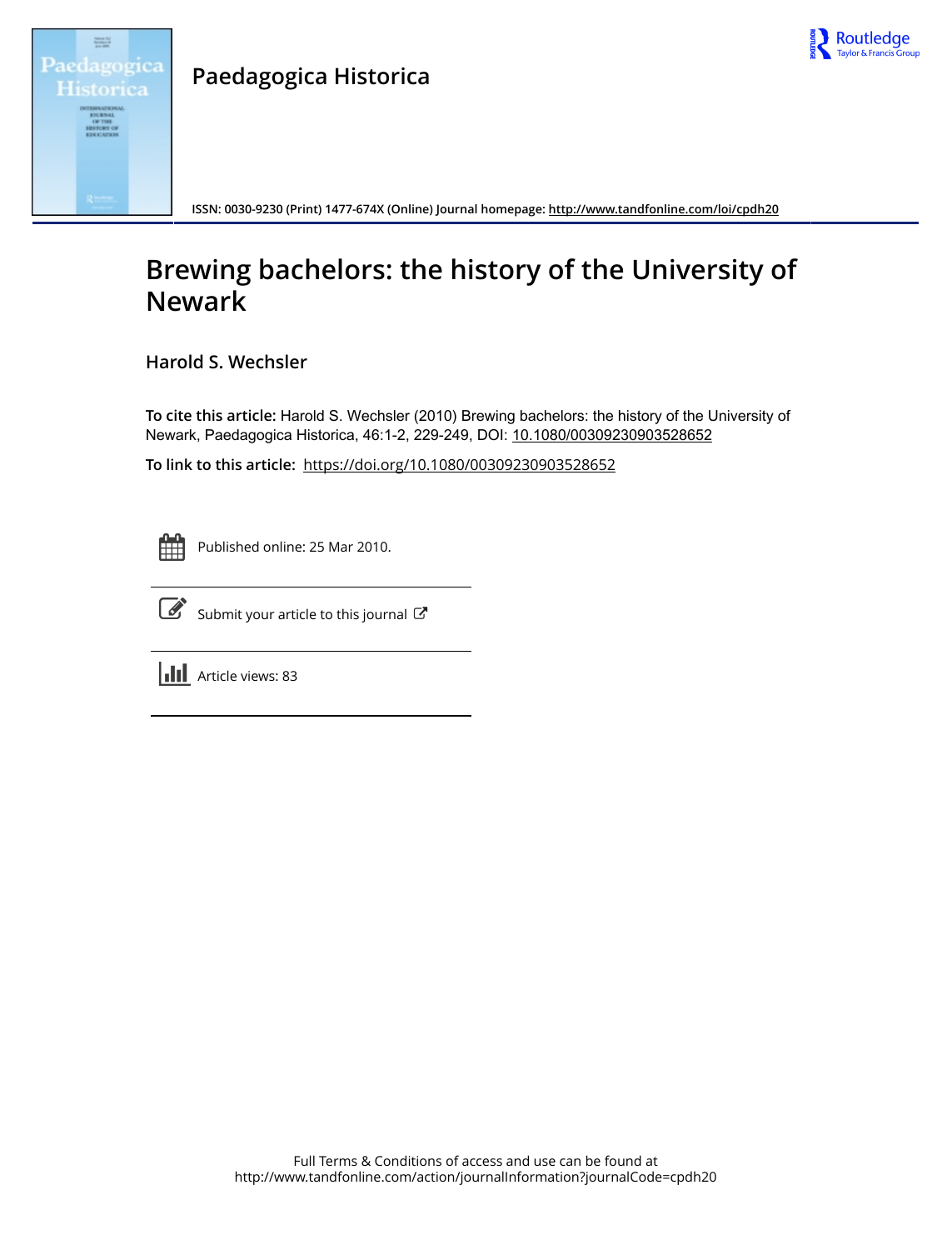### **Brewing bachelors: the history of the University of Newark**

Harold S. Wechsler\*

*Steinhardt School, New York University, New York, USA*

Locating denominational colleges and state and land grant universities away from major American cities created a growing need for urban higher education institutions in the early twentieth century. Religious denominations, municipal authorities, and entrepreneurs opened colleges and professional schools in many US cities to meet the demand. The proprietary New Jersey Law School – opened in 1908 – added other divisions, shifted to non-profit status, relocated to a former brewery, and merged with competing local institutions to form the University of Newark in 1936. This "streetcar college" served thousands of working-class and immigrant students during its 37-year history. But, unlike other streetcar colleges, its politically left-of-centre administration and faculty took on local and regional power centres – a stance that harmed its economic viability. The University of Newark survived the Great Depression, but merged with Rutgers University, the state university of New Jersey, in 1945. Today's Rutgers-Newark inherited its predecessor's focus on promoting the aspirations of non-traditional student populations.

**Keywords:** Currier; Dana; Kingdon; legal education; Newark; Rutgers University; Newark Institute; New York University; University of Newark; Winser

No large community is complete without its university, both as a source of opportunities for individuals and as a radiating centre for the subtle but powerful interplay of the intellect upon its activities. I envision Newark University with a strong faculty of free and inspiring spirits at its heart…. The name of Newark shall have a new luster in the minds of men, and for those who bear its degrees, a new content of affection, making them loyal to it though they travel to the ends of the earth. (Frank Kingdon, President, University of Newark,  $1934^1$ )

At the turn of the twentieth century, the city of Newark, New Jersey was on an upward swing, having based its economy on manufacturing high-demand products such as beer, leather, chemicals and drugs and on services such as banking, legal counsel, and insurance. Newark's boosters thought the combination invincible: the city catered to consumer needs the night before and the morning after.

A growing population provided a labour force while broadening the tax base. Newark's 347,469 residents in 1910 made it the 14th largest city in the United States.<sup>2</sup> By 1931, observers claimed the intersection at Broad and Market Streets was the

<sup>\*</sup>Email: hw29@nyu.edu

<sup>&</sup>lt;sup>1</sup> New University in Newark Urged," *New York Times*, June 14, 1934, 17.<br><sup>2</sup> Campbell Gibson "Population of the 100 I argest Cities and Other II

<sup>&</sup>lt;sup>2</sup>Campbell Gibson, "Population of the 100 Largest Cities and Other Urban Places in the United States: 1790 To 1990," US Bureau of the Census, Population Division Working Paper No. 27 (June 1998), http://www.census.gov/population/www/documentation/twps0027.html.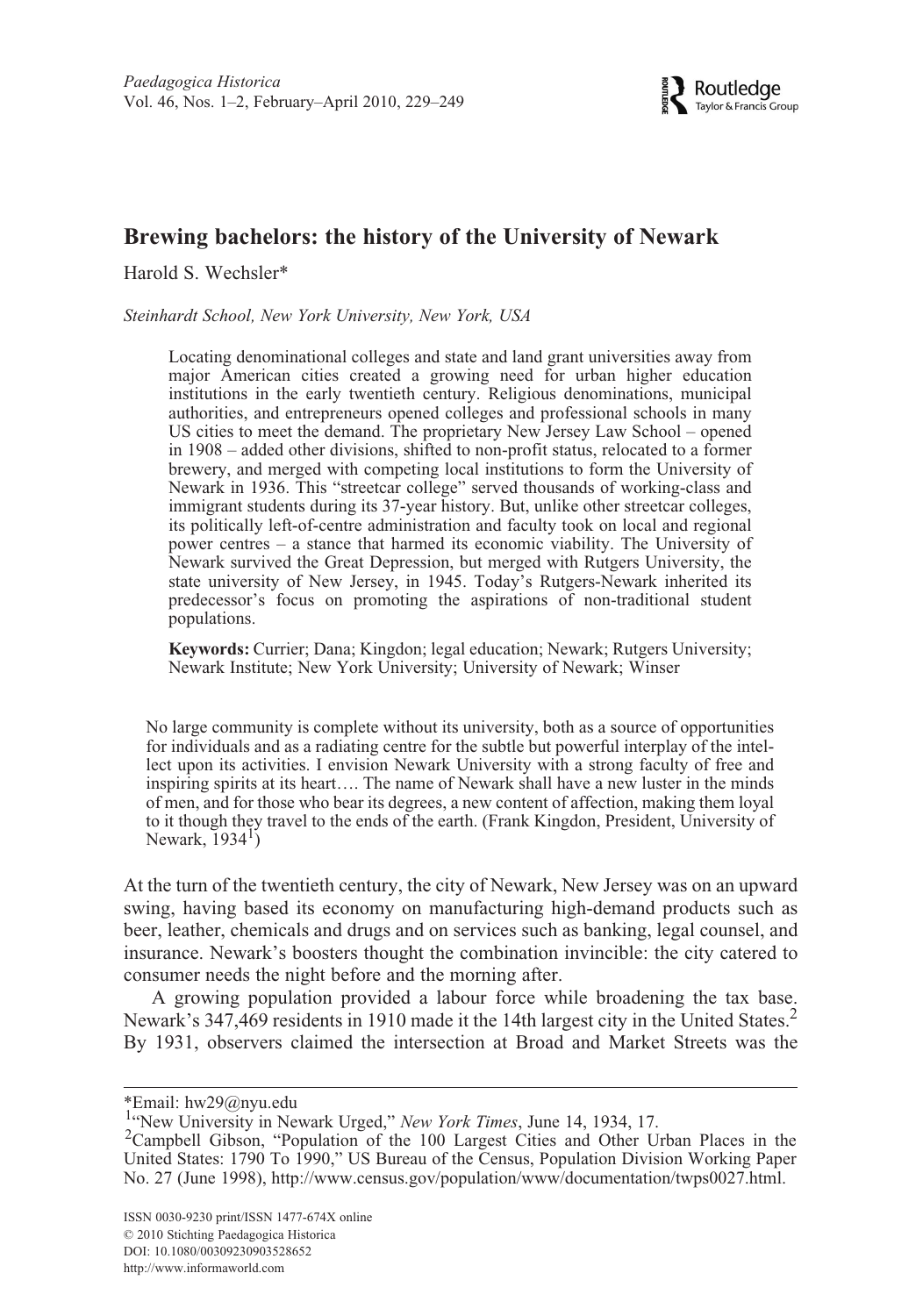world's busiest.<sup>3</sup> European immigrants and their children made up about half the city's diverse population. The proportion of African-Americans grew rapidly after the US Congress restricted immigration in the early 1920s.

With prosperity came cultural institutions. But, unlike other cities, Newark's ornaments did not separate rich from poor. The city's library and museum, directors John Cotton Dana and Beatrice Winser believed, were not to be admired for their architecture and opulence. No, their treasures were available to all neighbourhoods and economic classes via branches; Dana also offered books to teachers and school libraries.4 Both directors focused attention on the community's need for advanced education while serving on boards of the city's nascent colleges.

Newark possessed no colleges or universities at the turn of the twentieth century. A few miles away, Columbia University built a magnificent campus near the Hudson River, while New York University responded with an uptown campus by the Harlem River. Newark, claimed boosters, deserved a university alongside the Passaic River, its eastern boundary. But inadequate finances and the political strength of Princeton and Rutgers thwarted their aspirations. Newark therefore created a piecemeal higher education infrastructure during the early twentieth century.

Entrepreneur Richard D. Currier (1877–1947) viewed legal education as an attractive opportunity since New Jersey had no law school. He opened the for-profit New Jersey Law School (NJLS) in 1908, a time when many law schools had proprietary status. A graduate of Yale (1900) and of New York Law School (1902), a practising lawyer in New York and the author of legal textbooks, Currier expressed optimism about the promise of higher education. Education may not rectify every social evil, he wrote in 1901. But it is "a most potent factor in the progress of human development toward the ideal in the individual and the state".<sup>5</sup>

NJLS – the state's only law school for almost two decades – grew from 30 students in its first year to 2335 students in 1926–1927. In 1927, Currier purchased its permanent home at 40 Rector Street, about a half-mile from Broad and Market Streets. The building housed the Ballantine Brewery, one of the area's largest businesses, until US law prohibited the consumption of alcoholic beverages. "What now holds the John Cotton Dana Library", a professor recalled in 1965, "was once the malt room with sloping floors for better drainage".<sup>6</sup>

NJLS had no dormitories; most students commuted by public transit, bicycle, car, or foot. Students completed a two-year course until 1913, when the school moved to

<sup>&</sup>lt;sup>3</sup>Kenneth T. Jackson, "Gentlemen's Agreement: Discrimination in Metropolitan America," in *Reflections on Regionalism*, ed. Bruce Katz (Washington, DC: Brookings Institution, 2000), 197–98.

<sup>&</sup>lt;sup>4</sup>"Every branch aims to be a complete teaching museum," wrote Beatrice Winser, Dana's successor and a future Dana College trustee, "and is as far as possible fitted to the character of the neighborhood and to the degree of education and the occupation of its residents" (Beatrice Winser, "Branch Museums," letter to the editor, *New York Times*, May 18, 1931, 15).<br><sup>5</sup> Richard D. Currier, "Meaning of the Gifts to Education," *New York Times*, December 15,

<sup>1901, 7.</sup>

<sup>6</sup> Herbert P. Woodward, "Forty Rector Street, Newark, New Jersey," *Rutgers Alumni Monthly* (May 1965), 3.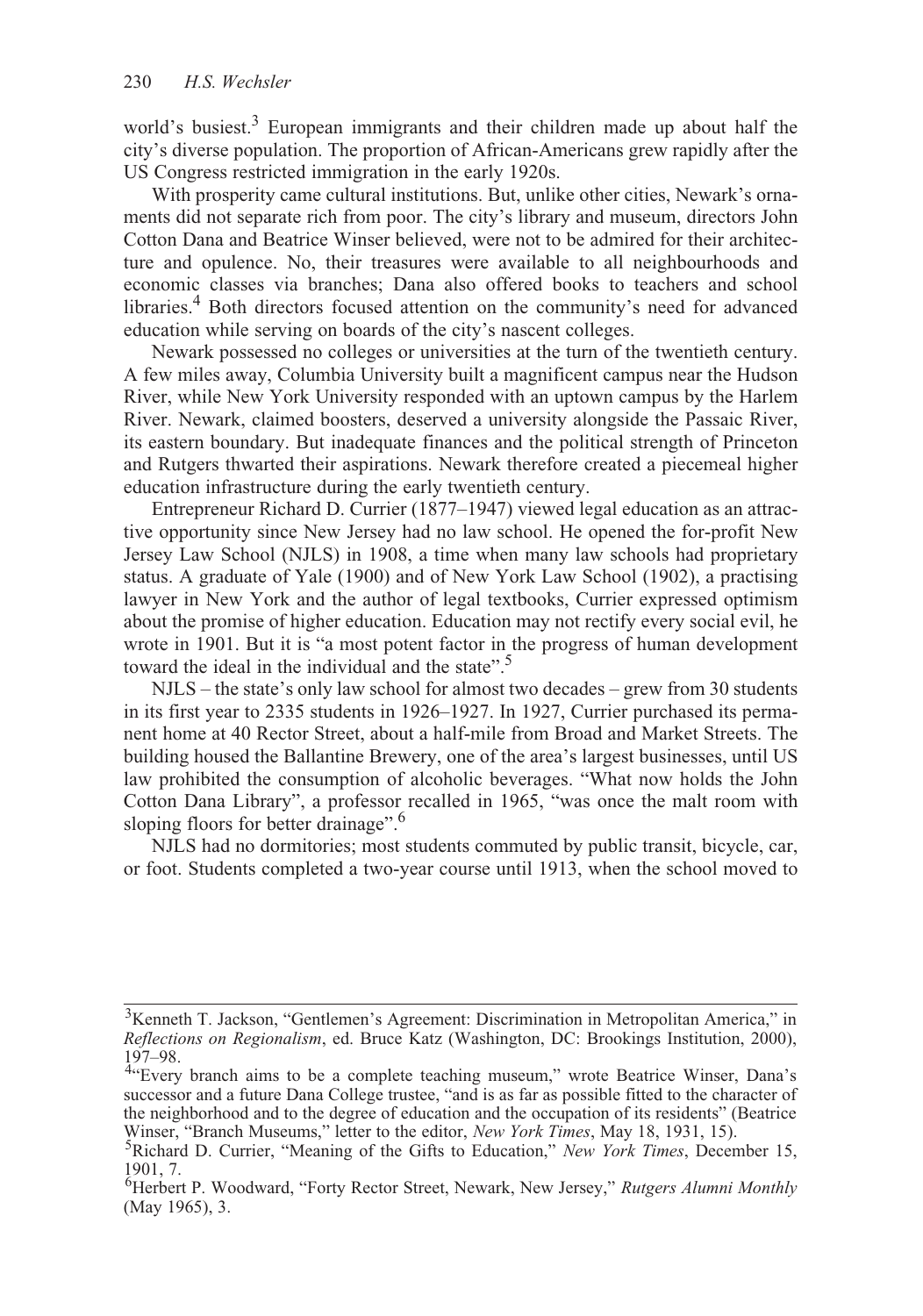a three-year curriculum.<sup>7</sup> NJLS required three years of high school work for admission. But – believing the school's future lay in accreditation, and responding to Bar Association and state edicts – NJLS first raised entrance requirements to a high school diploma (1914), then to a year and two years of college (1927 and 1929, respectively). Law school enrolments levelled off as entrance requirements increased, but a pre-legal department, opened in 1926, offered the needed college-level courses.

NJLS faced another hurdle. The Association of American Law Schools, the accreditor, did not accredit proprietary institutions. In 1930, Currier converted the prelegal department into the non-profit, and therefore accreditable, Dana College – a legally separate college with an independent board of trustees. He named the college for the by-then legendary John Cotton Dana, who died just before its opening. Dana College offered two (later three) years of college education required for admission to law school. But the college soon enrolled students who wished to study in Newark, but aspired to careers other than law.

In 1929, Currier opened the Seth Boyden School of Business. Named after the nineteenth-century Newark inventor of patent leather and malleable iron, the school provided an alternative path into NJLS. New Jersey then required two years of college attendance – not necessarily a liberal arts course – before law school entry.<sup>8</sup>

Dana College did not monopolise liberal education in Newark. As early as 1906, the Newark city school district imported faculty from New York University and Columbia University to offer courses needed for pre-service teacher certification. In 1910, the school district merged its college courses into a separate programme that offered education and business courses to working youth. It renamed the combined unit the Newark Institute of Arts and Sciences.<sup>9</sup>

Offering business and liberal arts courses, the unaccredited Institute completed articulation agreements permitting NYU faculty members to teach at Newark. Bachelor's degree aspirants completing two years of Institute courses could transfer their credits to NYU's Arts and Sciences or Commerce colleges at Washington Square. The two entities split financial gains and losses, but authorities sometimes engaged in testy negotiations over other agreement provisions. NYU officials, for example, expressed concern over the Institute's lenient admissions policies and the qualifications of locally appointed instructors. By 1930, NYU had assumed control over course offerings and faculty appointments. The Institute had faced only sporadic competition from universities offering local extension work until the opening of Dana College.10

The demand for legal education intensified in the 1920s, despite the rapid expansion of NJLS: 53.6% of the state's law students still enrolled at out-of-state schools. The NJLS monopoly in Newark ended when non-profit Mercer Beasley Law School opened in 1926. Named for the former Chief Justice of New Jersey (1864–1897),

<sup>&</sup>lt;sup>7</sup>The state allowed 18 months of legal education to substitute for half of the three-year clerkship requirement for admission to the bar. A longer law course would have discouraged potential students. In 1913, the state permitted law courses to count for up to three-quarters of a 36-month clerkship, and NJLS moved to a three-year curriculum. Hugh F. Bennett, "An Abstract of a History of the University of Newark, 1908–1946" (PhD thesis, New York University, 1956), 34–35, 42, 46–47, 51.

 $\frac{8}{3}$ Many students entered contemporary law schools from undergraduate business schools.

<sup>&</sup>lt;sup>9</sup>Institute trustees headed each of the Institute's five original departments. Robert C. Jaeger, "A History of the Newark Institute of Arts and Sciences," unpublished manuscript, Rutgers University Archives (hereafter RUA), 1940.

<sup>10&</sup>quot;Large Unit of Rutgers Here Is Proposed," *Newark Evening News*, January 11, 1933.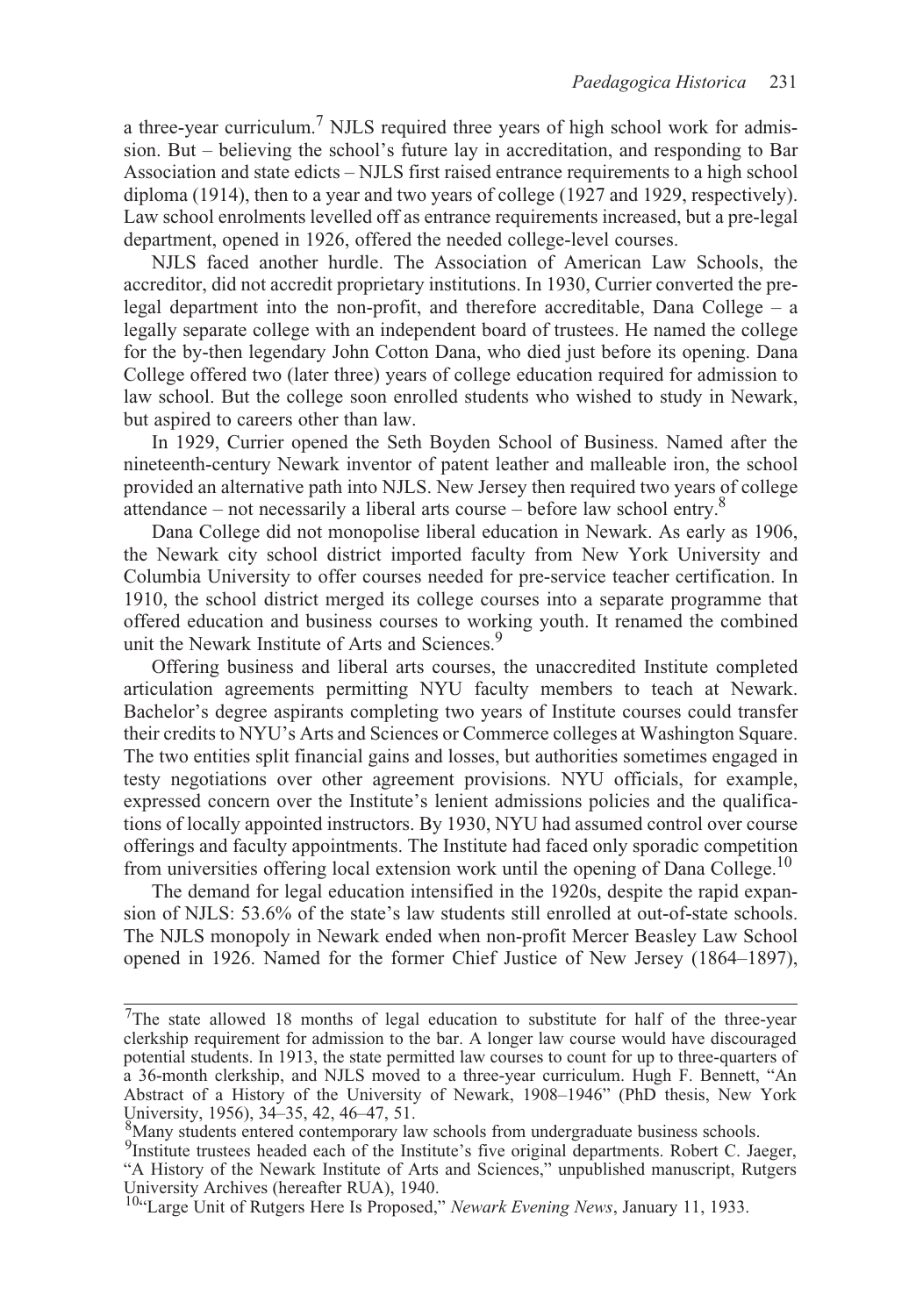Mercer Beasley competed with NJLS until their 1936 merger. Needing a liberal arts feeder to meet state and bar association rules, Mercer Beasley established a relationship with the Newark Institute. $11$ 

Neither the Dana College nor the Newark Institute faculty viewed Rutgers as direct competition, though the university irregularly provided evening lectures and courses in Newark. Its location, noted a Dana faculty report (circa 1930), "makes it impossible … for it to serve the needs of the many students in the Metropolitan area who cannot afford to become resident students".<sup>12</sup> Though designated the state university, Rutgers more resembled a private institution. Its 988 students constituted only 7.4% of all New Jersey students attending college in 1923; the corresponding figure for the University of Wisconsin was 43.8%. "New Jersey is not offering an educational program sufficiently varied to meet the needs of its diversified social and business life and of its large population", wrote one critic. "It would seem that in New Jersey the need for a well-developed state university is obvious".<sup>13</sup>

Students desiring an accredited specialised programme, graduate or professional education or a residential liberal arts college often travelled to colleges in New York or Philadelphia. Dana College and the Newark Institute might eventually reduce the outflow of liberal arts students.14 But, many residents believed, Newark needed a university.

#### **Manoeuvres and mergers**

Here is this great metropolitan area – virgin territory so far as an urban college is concerned, and Dana College, unhampered by tradition, can do practically anything under the sun. It is a staggering responsibility, but two things stand out: We cannot shirk it and we must succeed. And it is true, I am sure, that if we succeed it will not be through the efforts of any one person. Success will only come through the development of a spirit of cooperation on the part of all those interested in collegiate education in Newark. (Richard D. Currier<sup>15</sup>)

"There is no city anywhere in the United States with a population equal to that of Newark", Richard Currier noted, "which does not have and has not had for many years at least one university and in some cases several". "It cannot be", he continued, "that

<sup>11&</sup>quot;The problem of making the dominant tone of the practice of law in the State that of an honored profession rather than that of a money-making vocation presents difficulties", wrote a US Bureau of Education official. "Cultural training in an atmosphere of scholarly interest must accompany training in the strictly legal subjects if the bar is to maintain in its membership a considerable body of leaders of intellectual and professional refinement." Arthur J. Klein, *Survey of Rutgers University* (New Brunswick, NJ: United States Bureau of Education, Department of the Interior, 1927), 217, 218.

<sup>&</sup>lt;sup>12"</sup>Complete Report of the Committee on Scope Including Reports of Sub-committees on the Need and on the Demand for Extension of the Course," n.d., p. 14, RUA, Record Group (hereafter RG) N2/N0/2, Newark College of Arts and Sciences (hereafter NCAS): University of Newark: Office Records (hereafter UNOR), 1934–1946, Group II, Box 2: "Faculty Committee Reports 1928–32" file.<br><sup>13</sup>Klein, Survey of Rutgers University, 21.

<sup>&</sup>lt;sup>14</sup>Seventy per cent of New Jersey students seeking arts and sciences programmes left the state in 1923–1924 (Klein, *Survey of Rutgers University*, 126).

in 1923–1924 (Klein, *Survey of Rutgers University*, 126).<br><sup>15</sup>Currier, "First Dana College Educational Meeting," February 5, 1931, RUA, RG N2/K0/02, NCAS: Dana College: Records (hereafter DCR) 1930–1938, "Dana College-Board of Trustees Minutes, 1930–1931" file.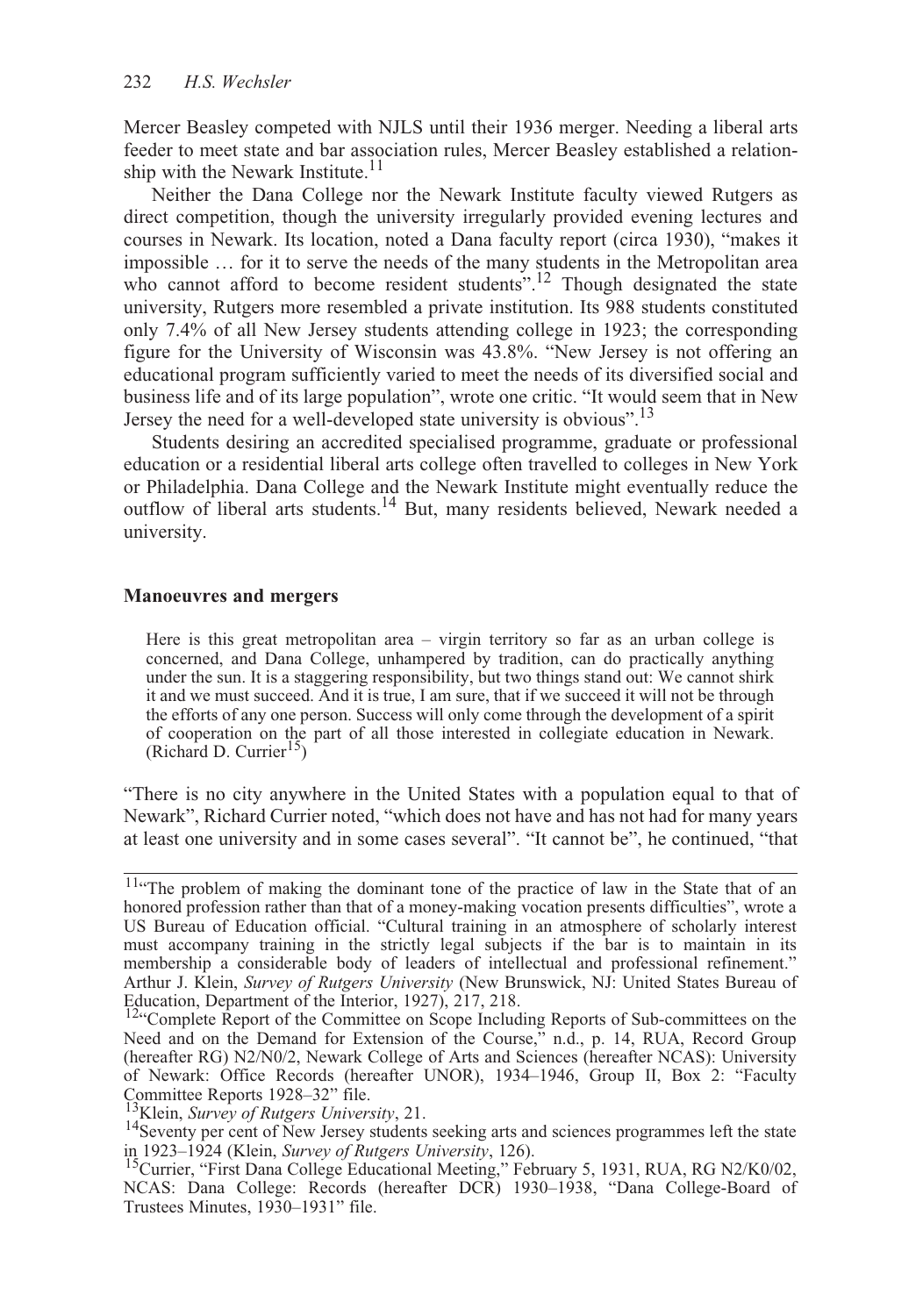Newark is so entirely different from all the other cities with a similar population that it does not need and cannot support at least one university". Attempts to create a university in Newark began in the early 1930s. Merger talks occurred within the Currier school family, and among these schools, the Newark Institute and Mercer Beasley.

Preferring the continued independence and local leadership of a combined institution, Currier proposed a Dana–Newark Institute merger. He also suggested that Seth Boyden merge into the Institute's business programme, and proposed that NJLS convert to non-profit status as a step towards accreditation. But discussions with the Institute board reached an impasse over the price of the Rector Street property, owned by Currier.<sup>16</sup>

Currier also negotiated with Rutgers after Robert C. Clothier assumed its presidency in 1932. The New Jersey legislature reluctantly funded some divisions of Rutgers, but its trustees refused to trade the university's independent status for additional aid. A merger, some Rutgers officials believed, might right a power imbalance: dependence on even limited state funding gave legislators considerable power over the university. The state-wide Board of Regents, Rutgers officials also believed, preempted the trustees' control over expenditures. Lacking a law school, Rutgers trustees eyed NJLS – larger and more established than Mercer Beasley. Local legislators, including growing numbers of NJLS alumni, might support Rutgers over the Regents if the university maintained colleges in Newark.<sup>17</sup> Precisely this reasoning, some observers speculated, might explain the opposition of some state officials to a merger.18

Competition from Dana College did not upset Rutgers authorities. True competition, Rutgers officials believed, required Dana to mount a four-year programme – still some years away. Conversely, some Rutgers trustees viewed Dana as a salutary complement that might "relieve New Brunswick of one of its most troublesome educational problems", whether by amalgamation or competition, by reducing the Jewish presence on the main campus.<sup>19</sup> Others at Rutgers challenged this sentiment. "Rutgers being an educational institution should always try for the best minds in the State irrespective of race or creed", wrote Vreeland Tompkins, a Rutgers trustee. "I do not think that these institutions in Newark would keep boys from going to New Brunswick", he added. "With the new and rapid means of transportation", he noted, "New Brunswick is not as far from Newark today as it was years ago, which means that the commutation problem will increase rather than decrease".20

<sup>&</sup>lt;sup>16</sup>Jaeger, "Newark Institute," section 3, p. 3.  $17By$  1933, NJLS had 3100 graduates, including one governor, one judge of the Court of Errors and Appeals, one secretary of state, two circuit court judges, four common pleas judges, 17 district court judges, 14 assistant attorney generals, 16 assistant prosecutors, one secretary of the Port of New York Authority, 40 corporation counsels, 26 board of education members, 11 college professors, five bar association presidents, and two bank presidents. Currier, "President's Report," May 14, 1934, p. 7, RUA, RG N2/N0/1, NCAS: UNOR, 1934– 1946, Group 1: "Trustees: Executive Committee, 1934–September, 1938".<br><sup>18</sup> "May Bar Dana in Merger Plan," *Newark Evening News*, February 3, 1933.

<sup>&</sup>lt;sup>18"</sup>May Bar Dana in Merger Plan," *Newark Evening News*, February 3, 1933.<br><sup>19</sup>Michael Greenberg and Seymour Zenchelsky, "Private Bias and Public Responsibility: Anti-Semitism at Rutgers in the 1920s and 1930s," *History of Education Quarterly*, 33, no. 3 (1993), 295–319, and Ruth Marcus Patt, *The Jewish Experience at Rutgers* (East Brunswick, NJ: Jewish Historical Society of Central New Jersey, 1987).

<sup>&</sup>lt;sup>20</sup>Vreeland Tompkins to Robert C. Clothier, September 17, 1932, RUA, RG 04/A14, Office of the President (Robert C. Clothier), Series II, Subject files 1933–1952, Box 49, file 3: "Newark Project, 1932–1933".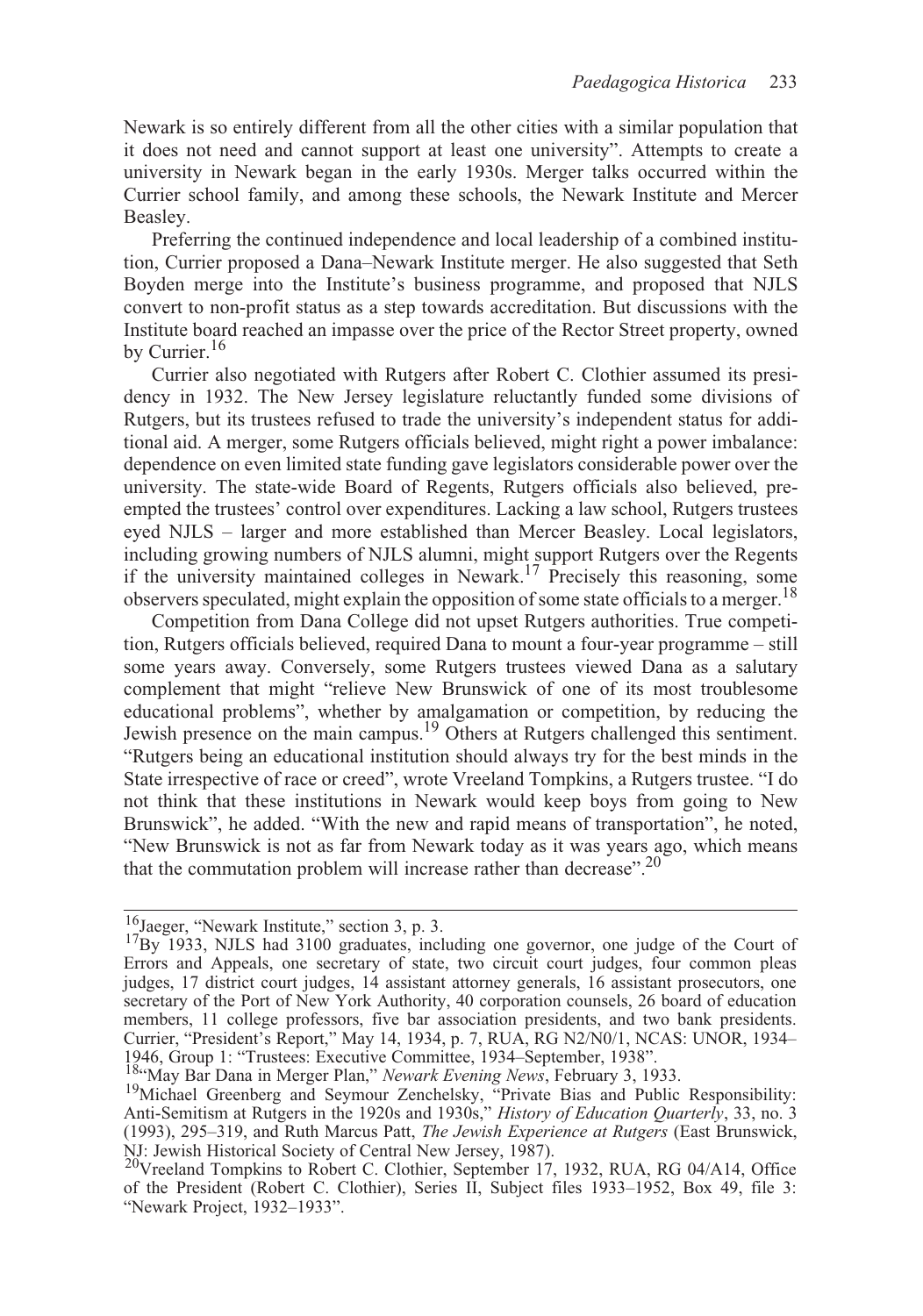Discussions among Rutgers trustees intensified when NJLS applied for non-profit status. Opinions about a merger ranged from "morally wrong" through "instrumentally and economically wrong" to "fine if it works". Amalgamation, many trustees concluded, made more sense than unilateral expansion, which would further divide the city's college clientele at a time of declining enrolments.<sup>21</sup> Most Dana College students opposed a Rutgers merger as reducing academic freedom and liberalism, lowering academic standards and increasing state regulation without a corresponding growth in state aid. The college would become "the tail end of the Rutgers kite".<sup>22</sup>

Essex County legislators, some Dana College trustees and Newark Institute and Mercer-Beasley officials joined the Newark-based opposition to a Rutgers merger.<sup>23</sup> Institute opponents included president Franklin Conklin, the eventual chair of the University of Newark board, and trustee Spalding Frazier, then dean of Mercer Beasley, and future dean of the University of Newark Law School.24 Frazier called for "co-ordination" of Newark educational institutions "free of the taint of commercialism", leading to "the establishment of a pure eleemosynary institution whose only aim was the raising of the standards of education".<sup>25</sup> Clothier and Currier suspended discussions when news of the contemplated merger became public. Confronted with the need for capital improvements to the New Brunswick campus and tight Depression-era budgets, Clothier proposed to do "nothing in the matter other than to 'let it simmer".<sup>26</sup> The simmering continued until the last days of the Second World War.

Currier resented interference by the Institute. "The whole educational problem in Newark", he stated, "is too important to be solved on the basis of personalities or on the theory that one institution, located in New Jersey and but a few miles from Newark, should be barred from discussing the entire educational problem, when the protests originate from another institution [the Institute] which, while located in Newark, is in reality merely an extension department of a university in another state".<sup>27</sup>

With negotiations in abeyance, Currier and the Dana trustees moved on their own. They marked the 25th anniversary of NJLS in spring 1933 by converting the law school and Seth Boyden into a single non-profit institution. Currier believed his sale terms for the law school and the Rector Street building to be "reasonable". The trustees envisioned merging the new unit into the non-profit Dana College, with any surplus from the professional schools earmarked towards balancing the Dana budget. Currier proposed the name of Dana University, though some Dana faculty favoured the University of Newark.28

<sup>&</sup>lt;sup>21</sup>"Minutes of the Special Meeting of the Trustees of Rutgers College, 15 December 1931," copy in RUA, RG 03/A0/03, Rutgers University, Board of Trustees, Minutes and Enclosures, October 1931–1932, Box 20, file 1: "Board of Trustees, Rough Minutes and Enclosures: 1931, Oct.–Dec."<br><sup>22</sup> Students Protest Rutgers Merger," *Newark Evening News*, January 12, 1933.

<sup>&</sup>lt;sup>23</sup>"Currier Spikes Dana Sale Talk," Newark Evening News, February 2, 1933.<br><sup>24</sup>"Group to Meet to Keep College Control in City," Newark Evening News, January 31, 1933.<br><sup>25.</sup> Rutgers Committee Studies Merger," Newark Evening News, January 14, 1933.

<sup>&</sup>lt;sup>26</sup>Clothier to D. Frederick Burnett, February 7, 1933, RUA, RG 04/A14, Office of the President (Robert C. Clothier) Series II, Subject files, 1933–1952, Box 9, file 4: "Burnett, Frederick (attorney) re: Newark Schools Merger, 1933."<br><sup>27</sup>"Currier Spikes Dana Sale Talk."

 $28$ Currier, "President's Report," 5.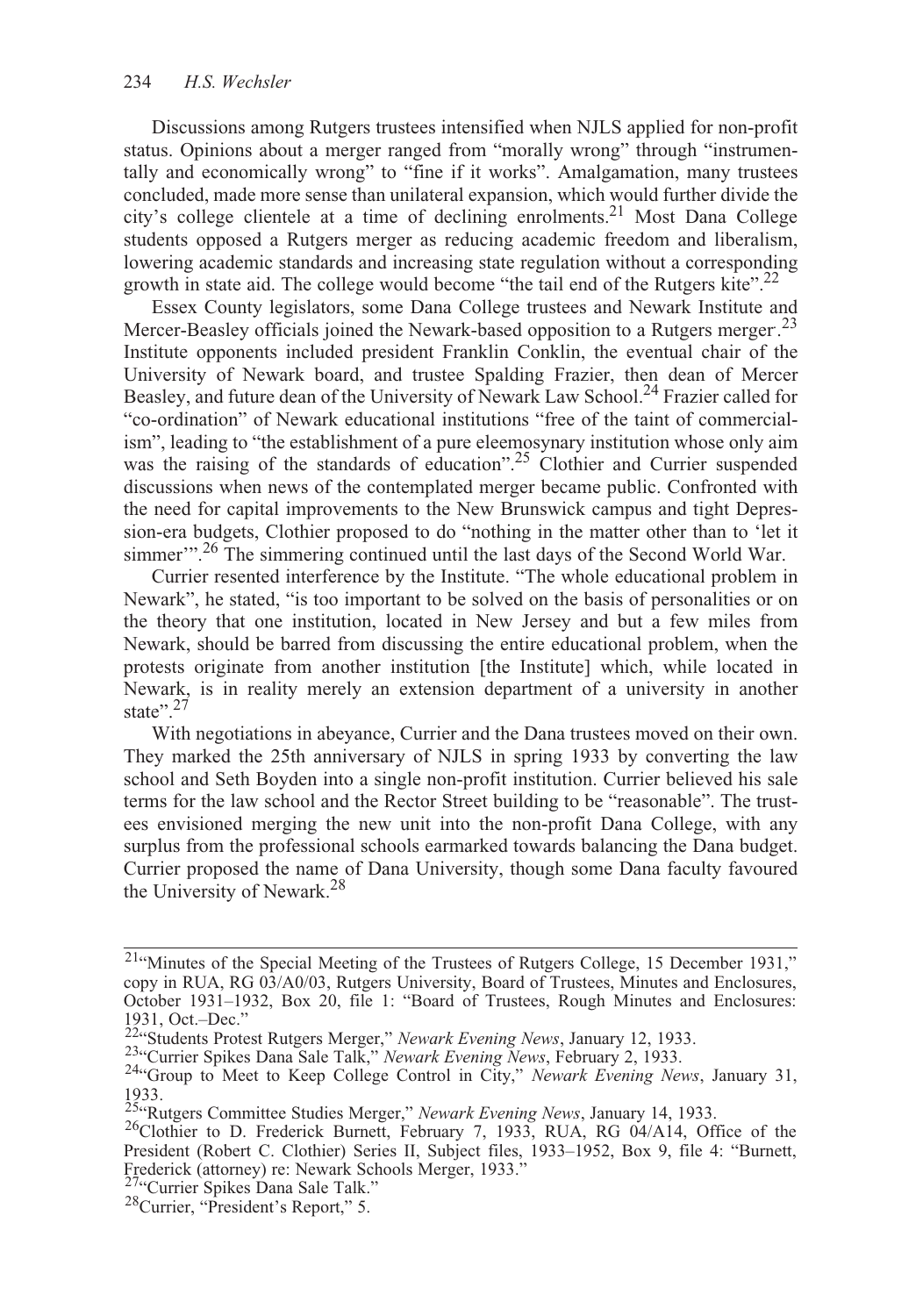Mercer-Beasley and the Newark Institute responded with their own merger. Each unit retained its identity, but the joint enterprise pre-empted the University of Newark name. In 1934, the Institute filed for the right to offer baccalaureate degrees in the areas previously offered through NYU. The state granted the right to offer the BA, BCS and BS degrees during 1935, the same year that George H. Black became the Institute's leader.

Currier's response: add more trustees – including Frank Kingdon, who soon replaced Currier – to ensure the stability of the Dana group. Kingdon advocated merger with the University of Newark. "Firm establishment of a centre of learning here", he stated, was "more important than any other step we can take for the reconstruction of Newark".29 The Institute's intent to offer a four-year bachelor's degree precipitated final merger negotiations. In 1936, the five divisions making up the two groups of colleges became one University of Newark. The university had three divisions: the College of Arts and Sciences, including Dana and Institute faculty, the Law School, including Mercer-Beasley and NJLS faculty, and the School of Business, including Seth Boyden and Institute faculty. Kingdon headed the merged enterprise; Black became vice-president, and Conklin chaired the combined board of trustees.

Currier yielded the Dana group presidency to become president of Stoneleigh College, a two-year college for women in Rye, New Hampshire. He resigned from the university's board of trustees in 1936 to protest continuation of the former Institute's teaching agreement with NYU. Instruction by commuting NYU professors, students correctly believed, facilitated acceptance of University of Newark credentials for transfer to the accredited Washington Square campus. The practice, they added, spurred enrolments while according recognition to the university. But such "recognition", Currier responded, threatened chances for Middle States Association accreditation. The bilateral arrangement terminated when Dana College obtained this accreditation in 1940.

#### **The university under Frank Kingdon**

The low registration reflects the poor economic condition of the Newark area. Most of our students barely manage to pay their tuition fees. A large proportion of them hold down jobs while they study. Most are surrounded by discouraging financial conditions at home. It is a tribute to the reputation of our faculty and to the judgment of the students that the cheaper competing institutions do not enroll most of the young people who come to us. $3$ 

Frank Kingdon migrated from the UK to the US in 1912, becoming minister of a small Methodist congregation in Maine at age 18. Formative experiences helped him identify with Dana College students: He commuted between two churches on Sunday – an 18-mile round trip – just as Newark students commuted to the converted downtown brewery.31 Moving to a Boston suburb, he commuted to Methodist-controlled Boston

<sup>&</sup>lt;sup>29</sup>Currier remained a board member and treasurer. Beatrice Winser secured Kingdon's appointment while a trustee of Dana College and of the Newark Institute. Frank Kingdon, *The Librarian: Beatrice Winser* (Newark, NJ: n.p., 1940).<br><sup>30</sup>"The Present Status of the College of Arts and Sciences," n.d., RUA, R.G. N2/N0/1, NCAS:

UNOR, 1934–1946, Group I, Box 1: "Trustees – Committee Meetings, 1938–1941" file. 31Frank Kingdon, *Jacob's Ladder: The Days of My Youth* (New York: L.B. Fisher, 1943),

<sup>278–79,</sup> and Kingdon, "Admitted as a Citizen," *Common Ground* 2 (Summer, 1942): 10–14.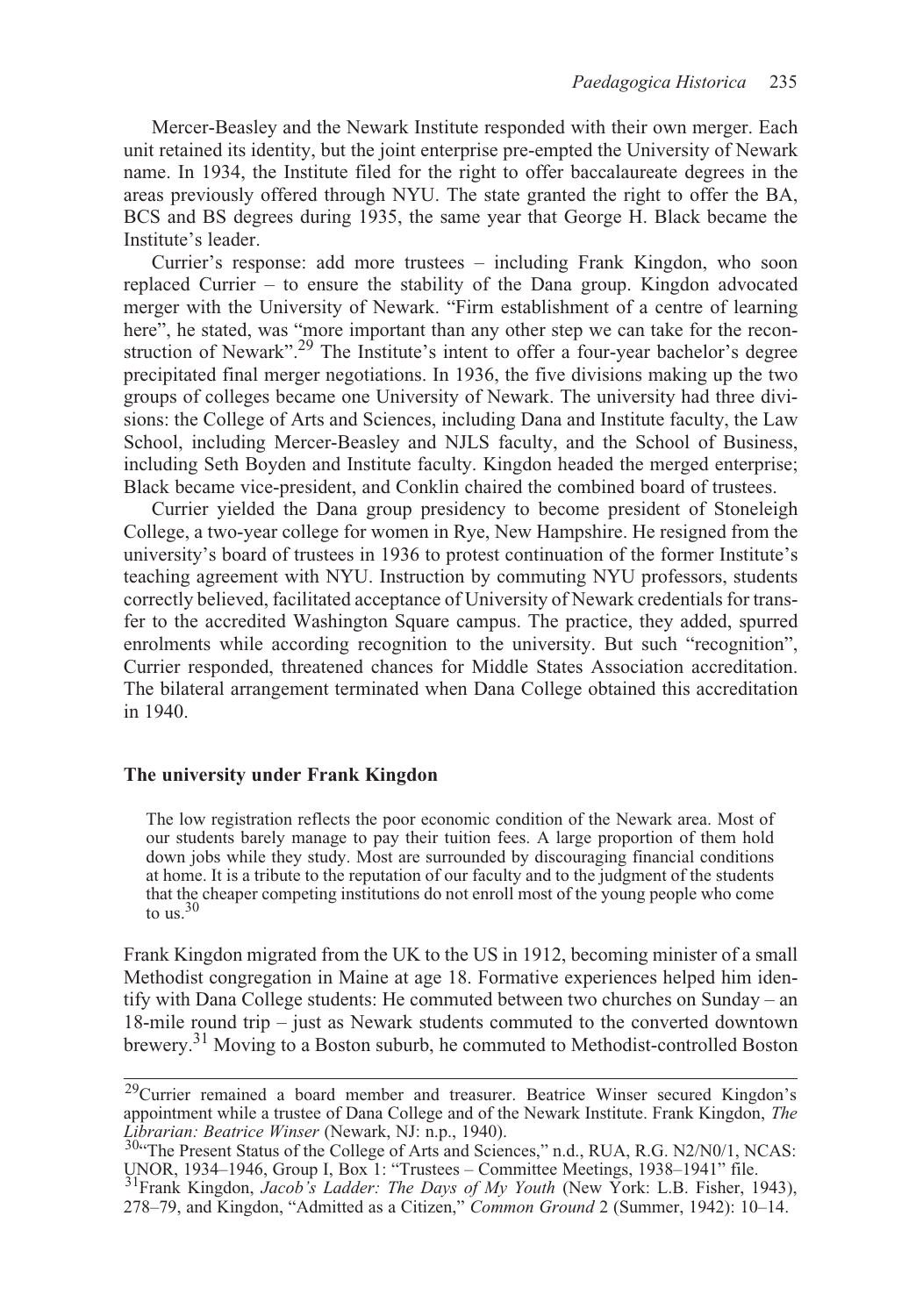University. College, he later wrote, "gave me an altogether new vantage point from which to see the American panorama".<sup>32</sup> He became a Dana College trustee after assuming a prominent New Jersey Methodist church pulpit. Critics claimed Kingdon, often mentioned for political office, sacrificed sound academic and financial administration to immersing himself and his institution in current affairs. His experience in educational administration consisted of a brief tenure as head of an emergency junior college in a neighbouring suburb. Casting the institution as a servant of Newark's poor, Kingdon asked potential supporters whether democracy could survive as long as the American electorate averaged a sixth-grade education. "In an age when the media of propaganda have attained unprecedented scope and power", he warned, "America presents fertile soil for the same kind of demagogue who has utilized these media with such success abroad".<sup>33</sup>

Success required defining a unique role in Newark's educational community. "We are threatened on every side by competition and by hostile circumstances", wrote a Dana College faculty member. New junior colleges posed a special threat since Dana largely educated first- and second-year students – an especially uncertain pool of potential students during the Depression.<sup>34</sup> The university strived to keep costs low. Tuition (US\$10.00 per credit) was lower than at NYU (US\$11.00 per credit), but higher than at neighbouring Seton Hall and Upsala (both US\$7.00 per credit). The faculty considered petitioning the state for scholarship funds. "The largest City in the State", the faculty noted, "receives the least amount of money from the State". But Kingdon rejected the idea as throwing the institution on the state's mercy.<sup>35</sup> The university remained highly tuition-dependent until its merger with Rutgers in 1945.

#### *The students*

A 20-year old Newarker…. At the head of his high school class but from a family which needs every penny he can earn…. Entered on the urgent plea of his high school principal…. Holds a full-time job in bookkeeping and accounting while majoring in that subject at the University…. Has been granted loans (payable after graduation) up to capacity. His brilliant work has also led to a scholarship…. Will graduate in June.

She wanted to be a doctor; now holds a full-time job in a bakery…. An out-of-town girl, raised on a farm with eight others…. First in her high school class…. Lives and boards with relatives in Newark.... Wouldn't take a loan she had no prospects of repaying; got her job instead…. University now emphasizing difficulty of going through pre-medical training on her meagre financial resources…. If guidance is successful, she will be happier and some Newark firm will gain a first-rate laboratory technician. (University of Newark promotional material<sup>36</sup>)

<sup>32</sup>Kingdon, *Jacob's Ladder*, 307. 33University of Newark Development Committee, *A Closed Door Swings Open in North Jersey* (Newark, NJ: University of Newark, 1938), 5–6.<br><sup>34</sup>L.H. Buckingham, to Professor Herbert P. Woodward, April 27, 1934, p. 4, RUA, RG N2/

N0/2, NCAS: UNOR, 1934–1946, Group 2, Box 2: "Faculty Committee Reports and Plans,

<sup>1933–34&</sup>quot; file.<br><sup>35</sup>"Draft: Minutes of the Committee on Instruction and Equipment of the University of Newark," 20 October 1938, p. 4, RUA, RG N2/N0/2, NCAS: UNOR, 1934–1946, Group I, Box 2: "Trustees – Instruction and Equipment Committee, 1938" file.

<sup>36</sup>University of Newark Development Committee, *A Closed Door*, 28, 29.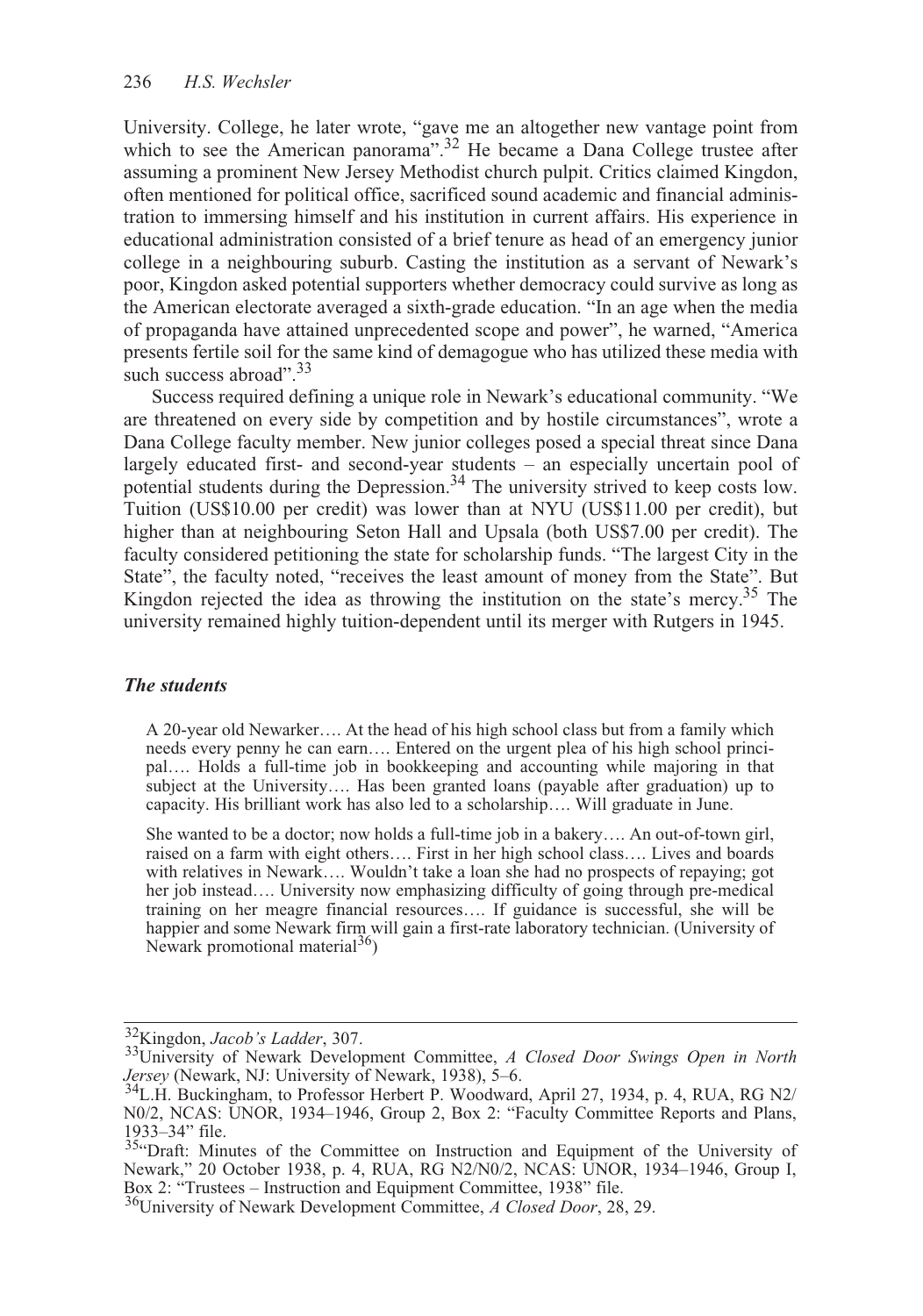"Unlike most colleges", stated an article in the student newspaper, "Dana College is primarily a workers' institution".<sup>37</sup> Frank Kingdon built upon John Cotton Dana's vision of educating local youth from modest backgrounds. A 1935 survey of 10,000 Essex County youth, analysed by sociologist Paul Lazarsfeld who directed the university's research institute, found a rapid decline in high school attendance for white students between ages 16 and 18. "Study in the sense of pursuing courses of higher education, scarcely ever stirs the imagination of the majority of these young people".<sup>38</sup> Socioeconomic self-selection propelled only a small proportion of Essex County students to college.<sup>39</sup> The University of Newark was a viable option for this minority. A fall 1937 survey of freshmen in two divisions of the university, also conducted by Lazarsfeld, found that first- and second-generation Americans comprised well over half the student body.<sup>40</sup> The breakdown by religion was 43.5% Jewish; 28.2% Protestant; and 25.2% Catholic.<sup>41</sup> Competition from nearby Seton Hall College helped to explain the relatively low Catholic enrolment.<sup>42</sup>

Virtually all surveyed freshmen came from northern New Jersey – about half from Newark.43 Some 20% had attended another college; 12% had attended a vocational school.<sup>44</sup> Nearly 87% of the university's students were male, and all but seven were

 $^{43}$ Lazarsfeld and Suchman, "Freshmen Students," 5.  $^{44}$ Ibid., 6.

<sup>&</sup>lt;sup>37</sup>"Student Activities," *Dana College Chronicle* 1, no. 1 (November, 1930): 4.<br><sup>38</sup>"Jean Anyon has recently shown", noted historian Kenneth Jackson, "that contrary to popular belief, public education in Newark was of poor quality long before African Americans came to power in the 1970s. Instead, most of the schools in Newark were declining by the mid-1930s, even as those in nearby New York City were famed for excellence." Jackson, "Gentlemen's Agreement," 203, citing Jean Anyon, *Ghetto Schooling: A Political Economy of Urban*

<sup>&</sup>lt;sup>39</sup>Paul F. Lazarsfeld et al., *Coming of Age in Essex County [New Jersey]: An Analysis of 10,000 Interviews with Persons 16–24 Years of Age* (Newark, NJ: Essex County Superintendent of Schools and University of Newark Research Center, 1937), 38, 39, 42, 67, and 72 (source of quotation), and Lazarsfeld, *Social Trends in Essex County*, *Bulletins 1–3* (Newark, NJ: Essex County Superintendent of Schools, Newark, NJ and Research Center at the University of Newark, 1938). The survey found virtually no African-American males in college, and lower professional aspirations for African-American than for white youth. But among 16- to 18-year-old women, a greater proportion of African-Americans attended college (5.8 vs. 3.1%). Lazarsfeld et al., *Coming of Age in Essex County*, 104, 107. 40Paul Lazarsfeld and Edward Suchman, "A Report on the Freshmen Students of the

University of Newark for the Year 1937–1938," p. 6, RUA, RG N2/N0/1, NCAS: UNOR, 1934–46, Group 1, Box 13: "Research Center 1936–38" file.

<sup>41</sup>Ibid., 5. 42George L.A. Reilly, "Thomas J. Walsh and Seton Hall College, 1928–1952," *New Jersey History* 98, nos. 1–2 (1980), 37–48. Some administrators used this study to counter "exaggerated statements" about the presence of Jewish students. "The percentage of Catholic students has increased (in spite of the oft-mentioned competition of Seton Hall's offerings)", wrote Carolyn L. McGowan, Newark's director of student relations. "Then again the percentage of Jewish students has decreased (unless, by chance, more of that group have the tenacity to stay on and secure their degrees)." As for Jews in the School of Business Administration – 43% of freshmen; 47% overall – McGowan wrote, "When one considers religious affiliation, it would appear that the percentage of Catholics is increasing, while the percentage of Jewish students is lowest in the freshman class" (Carolyn L. McGowan, "Analysis of Student Enrollment," November 1937, pp. 6, 7, RUA, RG N2/N0/03, NCAS: University of Newark: Records 1923–1959, Box 3: "University of Newark – Student Relations Report 1936–1937" file).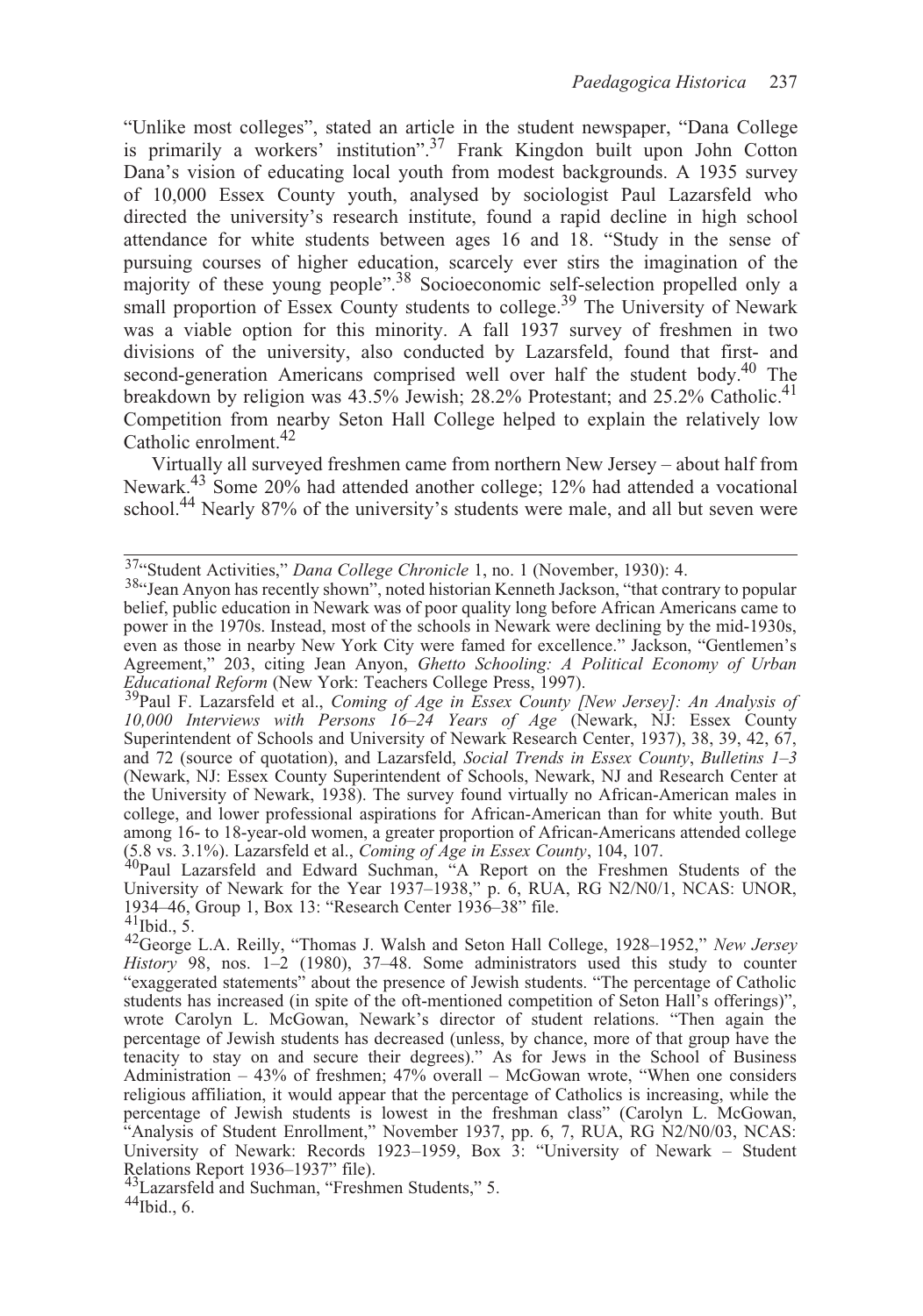white.45 About half the fathers of Newark's students were in sales (22.2%) and skilled work (25.2%) combined. Another 14.8% were proprietors or managers – mostly of small shops. Only 10.3% of the fathers were professionals.<sup>46</sup>

The poorest students discerned economic differences from their peers. "Within days of beginning [Dana] College", recalled Seymour Sarason, "it was apparent to me that the blacks and I came from the most economically impoverished homes". How did he know? Other students ate at a nearby luncheonette, and a "fair amount" commuted by car or train. Sarason, in contrast, brought his lunch, and patronised the eatery only to buy Cokes, using his trolley fare. He noted a lack of abject poverty. Most students had money in their pockets – an allowance "proof positive to me that they came from another world".<sup>47</sup>

Sarason may have been wrong. The source of student funds was more likely a job than an allowance: 65% of Dana College freshmen and 70% of business school freshmen worked in 1937 – most over 30 hours per week.<sup>48</sup> About 60% of Newark's students – one-third of the day students and almost 80% of the evening students – were at least partially self-supporting.<sup>49</sup> Job demands kept day-session enrolments – the university kept day and evening sessions on an academic par – relatively low: 37% of Dana students and 25% of business students.<sup>50</sup> Students whose offices or factories closed at 5:00 had just enough time to gulp dinner in time for a 6:10 class. Few students received financial aid, though members of Newark's Greek and Italian communities established scholarships.<sup>51</sup> The university could only afford to parcel out small loans, but it deferred the tuition of a few refugees from fascism among its students – "though not entirely destitute" – until they obtained employment.<sup>52</sup>

Job commitments and related financial issues, Lazarsfeld noted, led most of Newark's freshmen to choose among local institutions.<sup>53</sup> The "progressive" Dana faculty had wished to retain the college's more liberal admissions requirements as providing a competitive advantage. But the school's academic and financial health

<sup>45</sup>Lazarsfeld's 1935 study of Newark youth showed how discrimination affected African-American aspirations, especially in medicine and the arts. See also Marion Thompson Wright, *The Education of Negroes in New Jersey* (New York: Teachers College Press, 1941).<br><sup>46</sup>University of Newark, "Extending Democracy's Frontiers: A Confidential Statement of the

Present Services of the University of Newark to Northern New Jersey, and of the University's Plans for the Future," p. 22, n.d., *c*.1938, RUA, RUA, RGN2/N0/01, NCAS: UNOR, 1934– 1946, Box 33: "Key Statement – Copy" file. This document provided much of the text for *A*

*Closed Door*. 47Seymour B. Sarason, *The Making of an American Psychologist: An Autobiography* (San Francisco, CA: Jossey-Bass, 1988), 80–81.

<sup>&</sup>lt;sup>48</sup>Carolyn McGowan, "Analysis of Student Enrollment, 1937," in RUA, RGN2/N0/03, NCAS: University of Newark: Records 1923–1959, Box 3: "University of Newark – Student Relations Report 1936–1937" file.<br><sup>49</sup>Lazarsfeld and Suchman, "Freshmen Students," 27.

 $50$ But 52% of Newark's freshmen attending during the day were Dana College students; while

 $67%$  of night students enrolled in the College of Business.<br><sup>51</sup>In 1936–1937, the university awarded \$891.50 in scholarships (\$625.00 in arts and \$266.50 in business) and \$6755.00 in loans (\$4050.50 in the college, \$1769.00 in business, and

<sup>\$985.50</sup> in law). 52Black to Harry D. Gideonse, April 14, 1943, RUA, RGN2/N0/03, NCAS: University of Newark: Records 1923–1959, Box 2: "Scholarships: Prizes" file. Sales Condition Conditions, 1983, 1993, 1993, 1994, 1995, 1995, 1995, 1995, 1995, 1995, 1995, 1996, 1997, 199<br>Sales Sales Sales Sales Sales Sales Sales Sales Sales Sales Sales Sales Sales Sales Sales Sales Sales Sales Sale

<sup>&</sup>quot;campus" as a reason for applying. The college had no information on students who applied to Newark but went elsewhere. Lazarsfeld and Suchman, "Freshmen Students," 8, 12.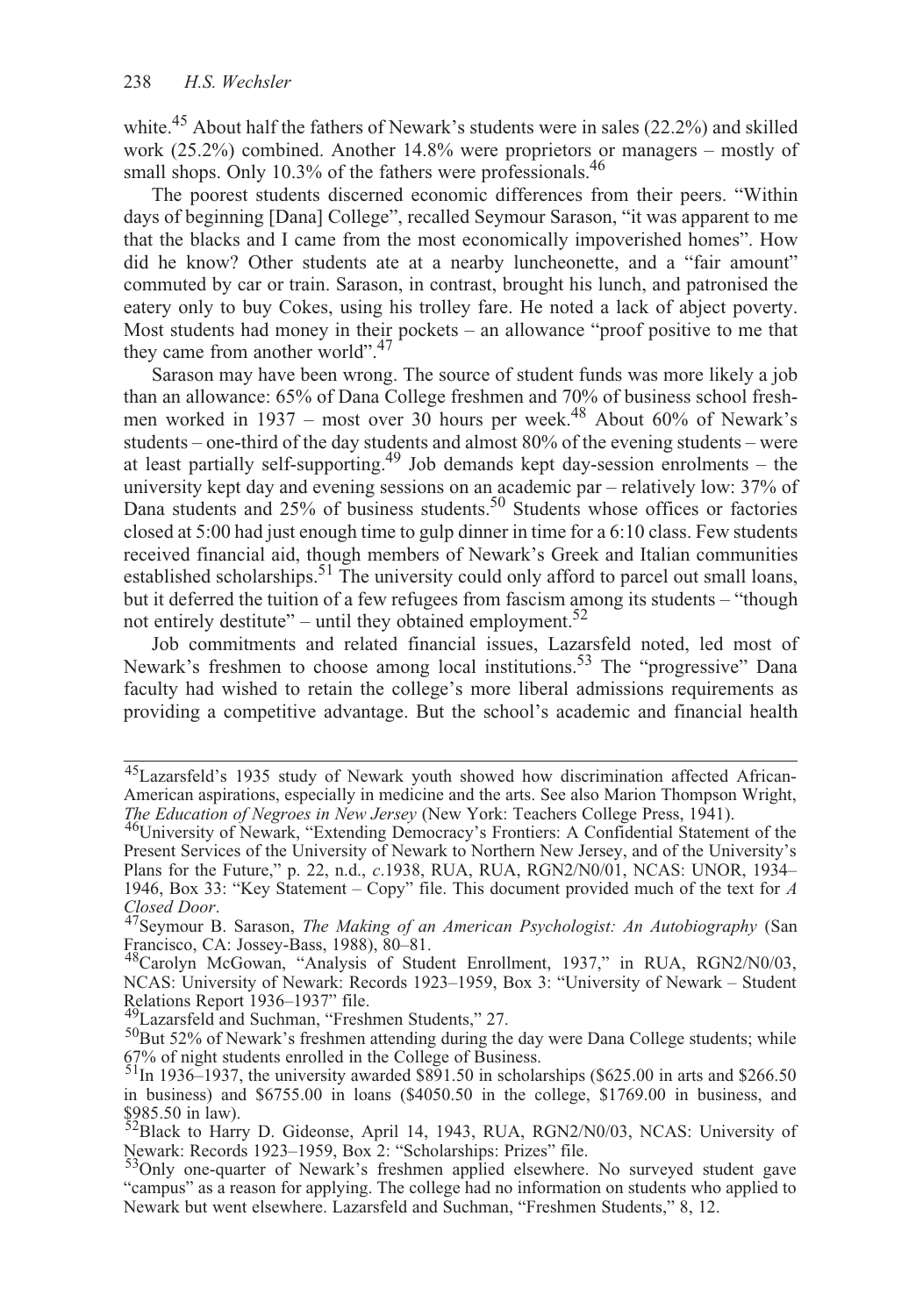now depended on maintaining a strong relationship with NYU – especially its School of Commerce. Students cited attractive business school offerings (especially accounting) and faculty quality as enticements. Many liberal arts students intended to transfer to a four-year college – mainly to NYU – since Newark continued to focus on freshman and sophomore coursework after the merger. The NYU connection, Lazarsfeld speculated, explained why potential transfer students attended Newark in the first place.54 NYU's Commerce School refused to concur on the old Dana and Seth Boyden entrance requirements, but even so, Newark was more willing to give students a chance than competing colleges that rejected half of dual- or multiple-college applicants.55 The university admitted the top three-quarters of high school graduates by rank, and used the College Board's Scholastic Aptitude Tests to identify eligible students with grades below this  $cut - a$  frequent practice at the time. Accreditation ended disputes over academic preparation since the Middle States Association required termination of the Newark–NYU collaboration.

The typical Dana College student, noted a faculty sketch, is "born in Newark, living in Newark, and likely to spend most of his [sic] days in Newark". Such "city conditioned" students, the description continued, "must be prepared for membership in a city community". The portrayal noted an intellectual hunger, even keenness, "for he is making some effort of his own to go forward with his education". Awareness of social problems – "particularly of their pressure upon under-privileged groups" – accompanied intellectual vigour. "He is promising educational and social material", the account concluded, "but rough in exterior and manner".<sup>56</sup>

#### *Student life*

Our students work in the kind of place where they will live their adult lives, and … have the resources of the city with which to shape and enrich their learning…. Our campus is the city crowded with experience. What a campus it is! There is no moment day or night when it is still, and in its restless life move the forces making the civilization of tomorrow. (Frank Kingdon<sup>57</sup>)

Richard Currier nudged Dana College towards academic progressivism. "Unhampered by tradition", Currier stated, Dana College "can do practically anything under the sun".58 Though a graduate of Yale, Currier wanted Dana College to find its own way rather than follow established traditions. But three years of merger talks hindered curriculum development, and Currier – spurred by the announced opening of lowtuition junior colleges in Newark and surrounding suburbs in 1934 – resumed the conversation during the last months of his presidency. His goal: a curriculum that "answers the needs of the present social order of Newark and Essex County".

Currier and the Dana faculty explored many options, including an increase in vocational courses – he noted a one thousand per cent increase in US collegiate business school enrolments since the First World War – length of degree, a formal division

 $54$ Ibid., 2–3.<br> $55$ Ibid., 7.<br> $56$ <sup>4</sup>Treasurer's Comments on Dana College, 1935–1936 Fiscal Year," n.d., p. 5, RUA, RGN2/ N0/1, NCAS: UNOR, 1934–1946, Group I, Box 2: "Trustees – Executive Committee, 1934– 1938" file.<br><sup>57</sup>University of Newark, "Extending Democracy's Frontiers," 17.<br><sup>58</sup>Currier, "First Dana College Educational Meeting."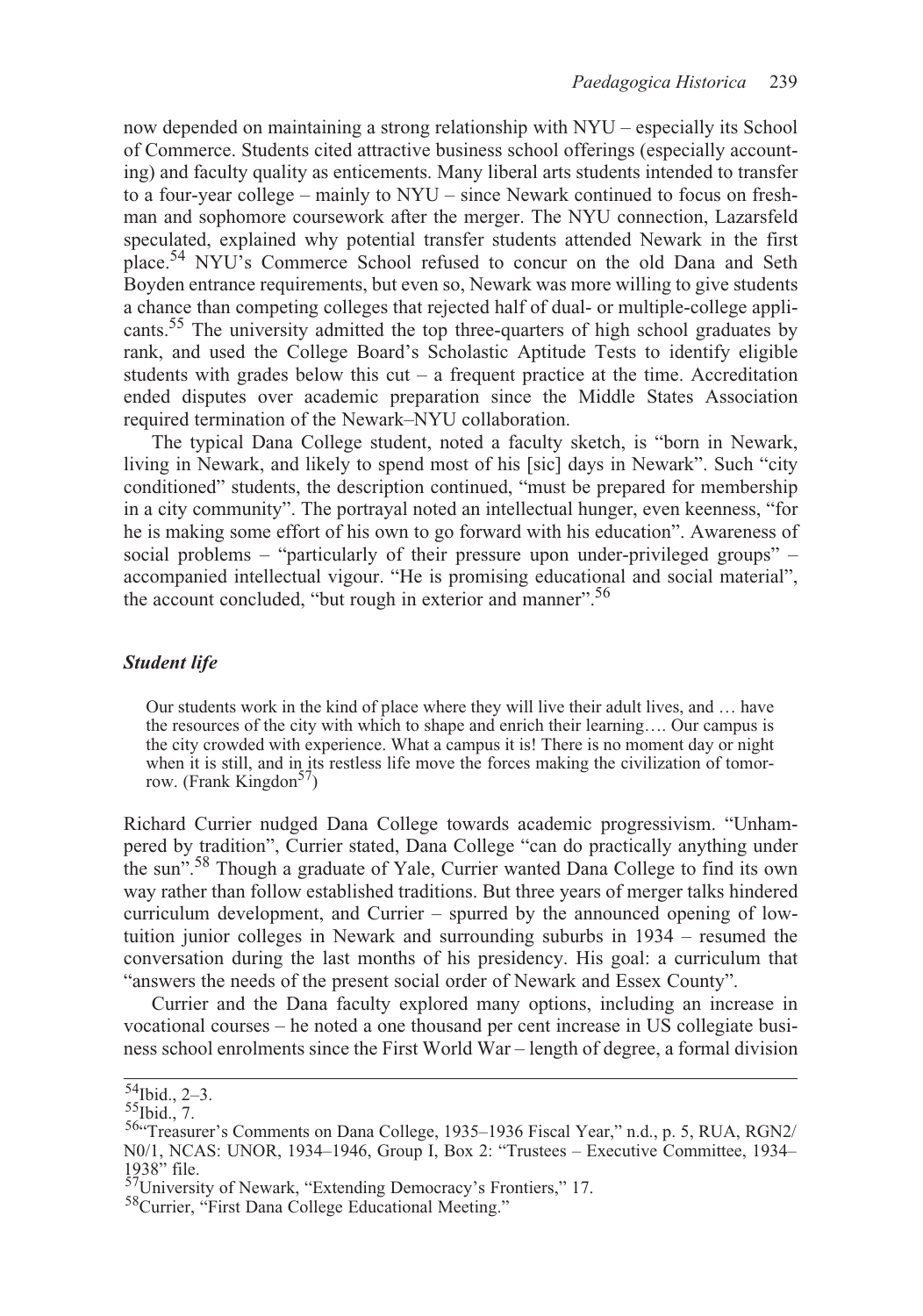into junior and senior colleges, and the use of freshman orientation courses.59 He was intrigued by the University of Minnesota's new General College, targeted at freshmen and sophomores, and aimed at creating an intelligent "followership" via survey courses.60 Dana College offered these courses in 1935, but Currier's departure, the merger with the Newark Institute and the quest for accreditation relegated innovation to the back burner.

A 1936 Dana College faculty resolution reiterated the primacy of the academic mission, though challenged by the lure of athletics. "Higher education can and must stand on its own feet", resolved the faculty, "and cannot afford to depend on circuses for its support". The faculty would tolerate inter-collegiate athletics when conducted on "a truly amateur basis and designed to represent a natural and healthy culmination of a sound physical education program within the college". But, it concluded, few colleges could justify their athletic programmes on this basis, though more officials "are coming to conceive of athletics from the standpoint of true sportsmanship". The University of Newark, the faculty concluded, "must be with the leaders and not with the laggards".  $61$ 

The faculty was not indifferent or hostile to extracurricular participation, but a university in a brewery little resembled a country college. There were no studies or lounges – the building lobby housed the dances – and a cafeteria opened only in 1949, well after the Rutgers merger.<sup>62</sup> Commuting and working left Newark's students with less time for extracurricular activities, and students claimed to prefer interaction with faculty outside the classroom in their few free moments. "We thoroughly believe in the adage that 'lectures pass from the professor's note to the student's notes without passing through the brains of either'", wrote the 1938 sophomore class scribe. Therefore, "it has been found wise to become intimate with our professors, as far as they will allow us, and discover lights of knowledge in a more personal manner".<sup>63</sup>

The university mounted a basketball team, liberal, history and debating clubs, and eight fraternities and sororities. A Girls' Association was designed to unite the relatively small number of women.<sup>64</sup> Students published *the Dana College Chronicle*, a student newspaper, and *The Encore*, a yearbook. Like other colleges with diverse

<sup>&</sup>lt;sup>59</sup>Currier to Herbert Hunsaker, February 1, 1934, RUA, RG N2/K0/02, NCAS: DCR, 1930– 1938, Box 1: "Dana College: Educational Plans Committee, Minutes, February–May, 1934" file.<br><sup>60</sup>Currier to the Members of the Faculty of Dana College, October 14, 1932, RUA, RGN2/ K0/02, NCAS: DCR, 1930–1938, Box I: "Dana College: Board of Trustees Minutes, 1932, 1933" file. Currier cited Ernest Hatch Wilkins (president of Oberlin College), *The College and Society: Proposals for Changes in the American Plan of Higher Education* (New York: Century Company, 1932).

<sup>&</sup>lt;sup>61</sup>"Resolutions of the Dana College Faculty," January 15, 1936, p. 2, RUA, RGN2/N0/2, NCAS: UNOR 1934–1946, Group 2, Box 2: "Faculty Committee Reports and Plans 1935–40" file.

 $62$ Edwin M. Durand to Clothier, October 27, 1947, RUA, RG 04/A14, Office of the President (Robert C. Clothier), Series IV, Faculty Files (1925–1952), Box 87, file 17: "Durand, Edwin M., Dean of Students, The Newark Colleges, 1945–1950."

<sup>63&</sup>quot;Sophomores," *The Encore: Class of 1938* (Newark, NJ: Senior Class of the University of Newark, 1938), 36. For a student view of campus life, see "History of the Class of '39," *The*

<sup>&</sup>lt;sup>64</sup>Kingdon did not see Newark's many leftist students as *problems*. He even supported some strikes by Dana College students. Expelled from City College at 18, Morris Milgram enrolled in Dana College. "President Frank Kingdon said it was an honor to be expelled from City", Milgram recalled (Lawrence Van Gelder, "Morris Milgram, 81, Who Built Interracial Housing," *New York Times*, June 26, 1997, B8).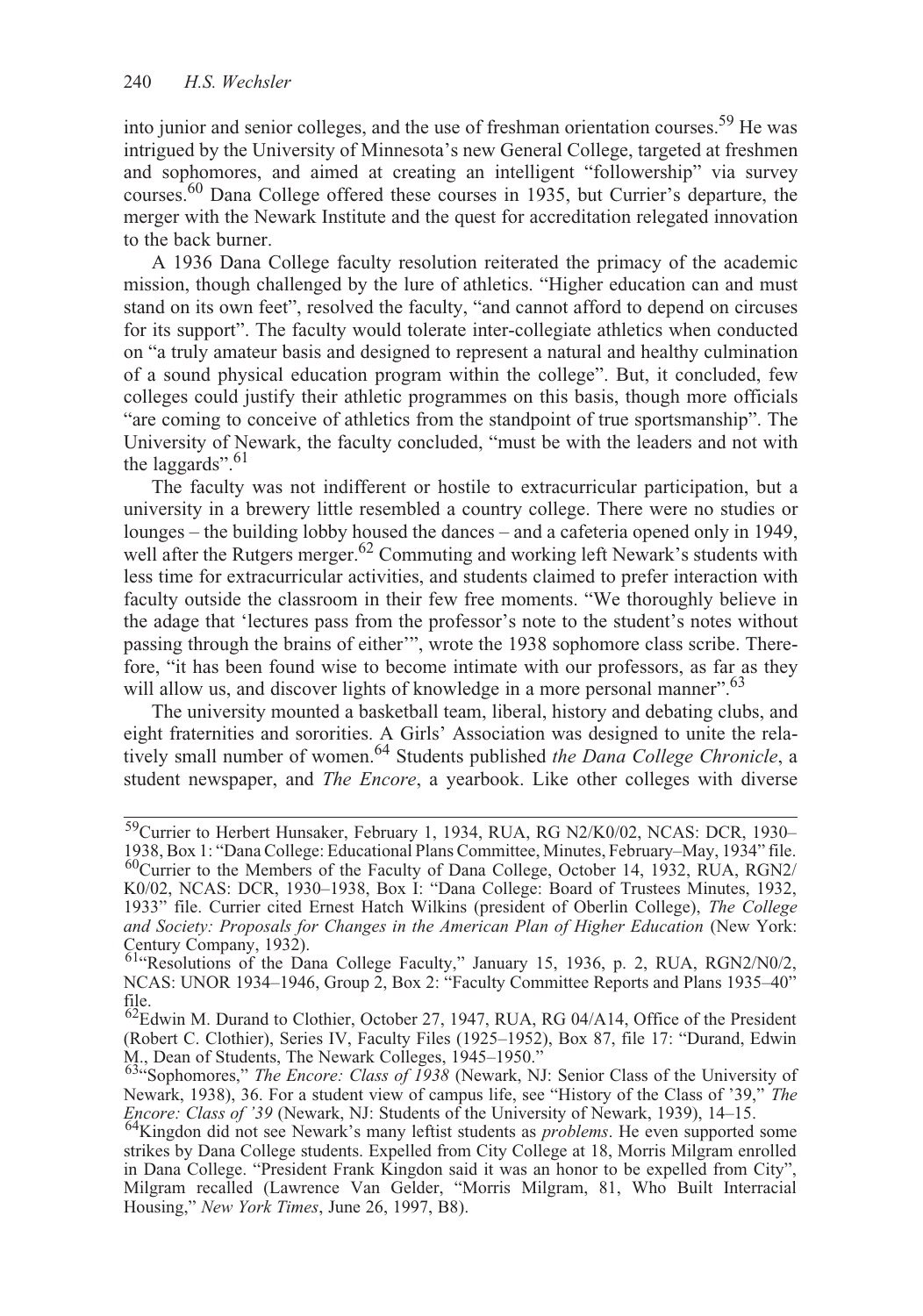ethnic representation, Dana sanctioned clubs for racial and national groups, including a Dante Society for Italian-Americans, a Newman Club for Catholics, and a Cardozo Club for Jews. Pegasus, the student literary society, published two issues of *First Flight*. The journal included standard essays on the end of adolescence and young love, but also contained stories of fading memories of the old country, shoplifting a dress for a prom, the contradictions confronted by a debt collection worker, and a poem, entitled "De Highway Robber", containing four "Kentos" in Yiddish-ised English.<sup>65</sup>

Recognising academic primacy, Caroline McGowan, Newark's director of student relations, advocated coordinating – even integrating – the academic and the extracurricular. Her recommendation – transforming Newark's academic clubs into creditbearing workshops with limited and selective admission – went nowhere. But it reflected a belief in allowing the university to influence and guide Dana's unsophisticated, immature undergraduates. University–student relationships, McGowan argued, were "intricate and unpredictable". Intricate, "because there exists considerable confusion in the minds of the students as to the extent of their own abilities, authorities, and values". Unpredictable, "since we do not adequately appreciate the various influences brought to bear upon their lives outside the realm of the University's influence resulting in reactions which are not always those expected, desired, or desirable".

"By offering adequate guidance in their social relationships, attitudes, and behavior", McGowan wrote, "we are fulfilling an obligation, beyond the purely academic, which society expects of us when we assume the responsibility of producing a collegetrained individual". At Newark, this guidance began "with those more elementary concepts [of social relations] with which students of the more privileged backgrounds are already equipped upon their entrance into college". Take each student "as we find him and help him progress in his own way and at his own speed".<sup>66</sup>

As for career aspirations, students still had difficulty getting jobs 10 years into the Great Depression. Jewish students, for example, could obtain teaching jobs in several New Jersey cities, but were barred from most suburban positions.<sup>67</sup> The university, McGowan believed, *had* to guide talented students. "Why try to be an engineer when you will make a better draughtsman?" she asked. "Why be a mediocre lawyer when you could be a good accountant? And if you are well qualified for work as a secretary, why not capitalize on the fact?". The personnel department, McGowan concluded, "must constantly study the needs of the city and the state, and, where possible, to fit the individual student into those needs in terms of his capabilities".<sup>68</sup>

Carolyn McGowan preferred to inform students about economic realities and about racial, gender, and ethnic discrimination rather than challenge those conditions.

<sup>65</sup>*First Flight* 1–2 (Newark, NJ: Easterwood Press, 1939–1940). Many clubs in limbo during the Second World War were reconstituted after the war's end. "Organizations That Are in the Process of Being Revived," *The Encore: University of Newark, 1946* (Newark, NJ: n.p., 1946), 47.

 $^{66}$ McGowan, "Report of the Director of Student Relations for the Year 1937–1938," December 1938, pp. 1, 18, RUA, RG N2/N0/03, NCAS: University of Newark: Records 1923–1959, Box  $\hat{3}$ : "University of Newark – Student Relations Report 1936–1937" file. The quotation is from Harold C. Hand, ed., *Campus Activities* (New York: McGraw-Hill, 1938), 9. <sup>67</sup>William B. Helmreich, *The Enduring Community: The Jews of Newark and Metrowest* 

<sup>(</sup>New Brunswick, NJ: Transaction Publishers, 1999), 115.<br><sup>68</sup>University of Newark, "Extending Democracy's Frontiers," 19–20.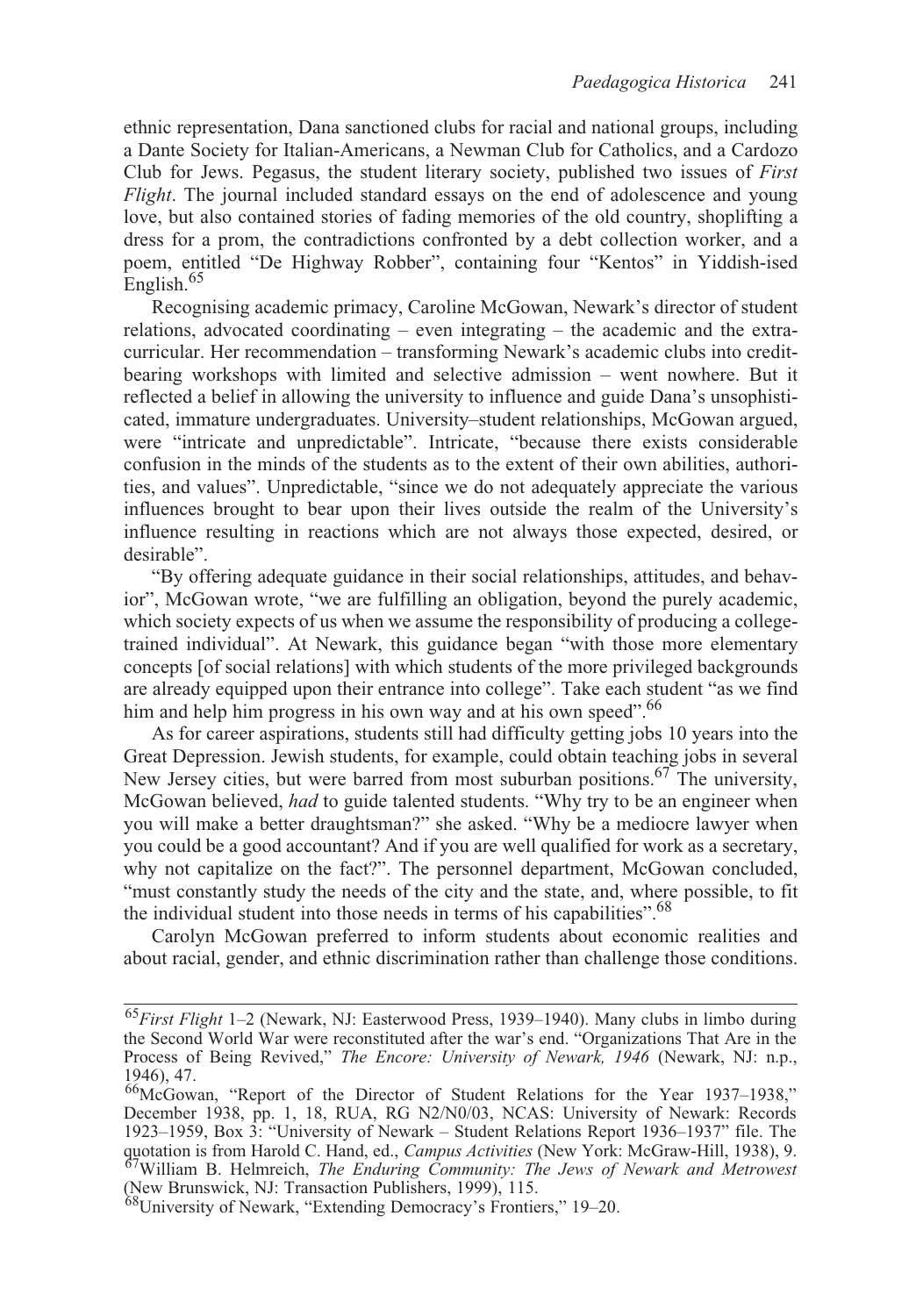But this "realism" might not have satisfied Newark students whose teachers encouraged high aspirations, much less those questioning the fundamentals of the economic system. Perhaps more students would have accepted her message if social justice campaigns had not characterised the university's "community service". But Newark's president – and its students – often took on the system.

#### *College and community*

The university itself must be an active and sharing agent in the community life…. It must lay its heart against the teeming tides of life that ebb and flow about it and tune its utterances to the rhythm of their beating…. I see the university as an instrument fitted to the community's use and accepted by all kinds of enterprises, political, commercial, social, and cultural, as committed to their service. (Frank  $\hat{$ ingdon<sup>69</sup>)

University of Newark trustees, faculty, and administrators contributed much to the city's economic, political, and social life. Kingdon chaired several community chest drives, led the New Jersey Conference of Social Work, and mediated labour disputes and strikes. The university worked with the Institute of American Banking and faculty members served on and advised citizens' committees. The sociology department coordinated student research for the local welfare federation.<sup>70</sup> The university also sponsored a city-oriented research centre, and planned for a "human relations" centre to "correlate academic studies with the actual problems of living". Such externally funded activities offered high visibility at relatively low cost.

Paul Lazarsfeld ran the research centre for two years.<sup>71</sup> Now that the centre is a "recognized institution of social research and learning", he noted, it "has to become the center of social intelligence for the city of Newark and its area".72 Lazarsfeld used National Youth Administration funds to enable many Newark students to continue their studies.73 But lacking permanent funding for the centre, he left Newark in 1938.

The university hoped for communal contributions to support its service activities. But the former association of the Dana group with proprietary education hindered fundraising, and tuition remained the only consistent source of revenue. At its peak, the university's tuition dependence reached 96% of its budget, possibly the highest

<sup>69</sup>John Price Jones Corporation, "Survey, Analysis, and Plan of Fund Raising for the University of Newark," p. 30, RUA, RG N2/N0/1, NCAS: UNOR, 1934–46, Group I, Box 9: "John Price Jones Corporation" file.<br>"Olbid., 36–39.

<sup>&</sup>lt;sup>71</sup> Allen H. Barton, "Paul Lazarsfeld as Institutional Inventor," *International Journal of Public Opinion Research* 13 (2001): 245–69.<br>
<sup>72</sup> The Research Center … organizes field studies which aim to develop new methods of

research, to give research training to students, to help the city of Newark to a better understanding of its social and economic problems, to give students the opportunity for gainful employment, to accumulate funds for the perpetuation and enlargement of the Center's activities, to publish finished research, to act as a consulting service for other agencies in the city, and in this way to make the University, as a whole, better known locally and nationally." "The University of Newark Research Center: Summary of the main facts of the operations during 1936," n.d., *c*.May 1937, RUA, RG N2/N0/2, NCAS: The UNOR, 1934–1946, Group II, Box 3: "Research Center, Dr. Lazarsfeld, University of Newark" file. 73Ibid.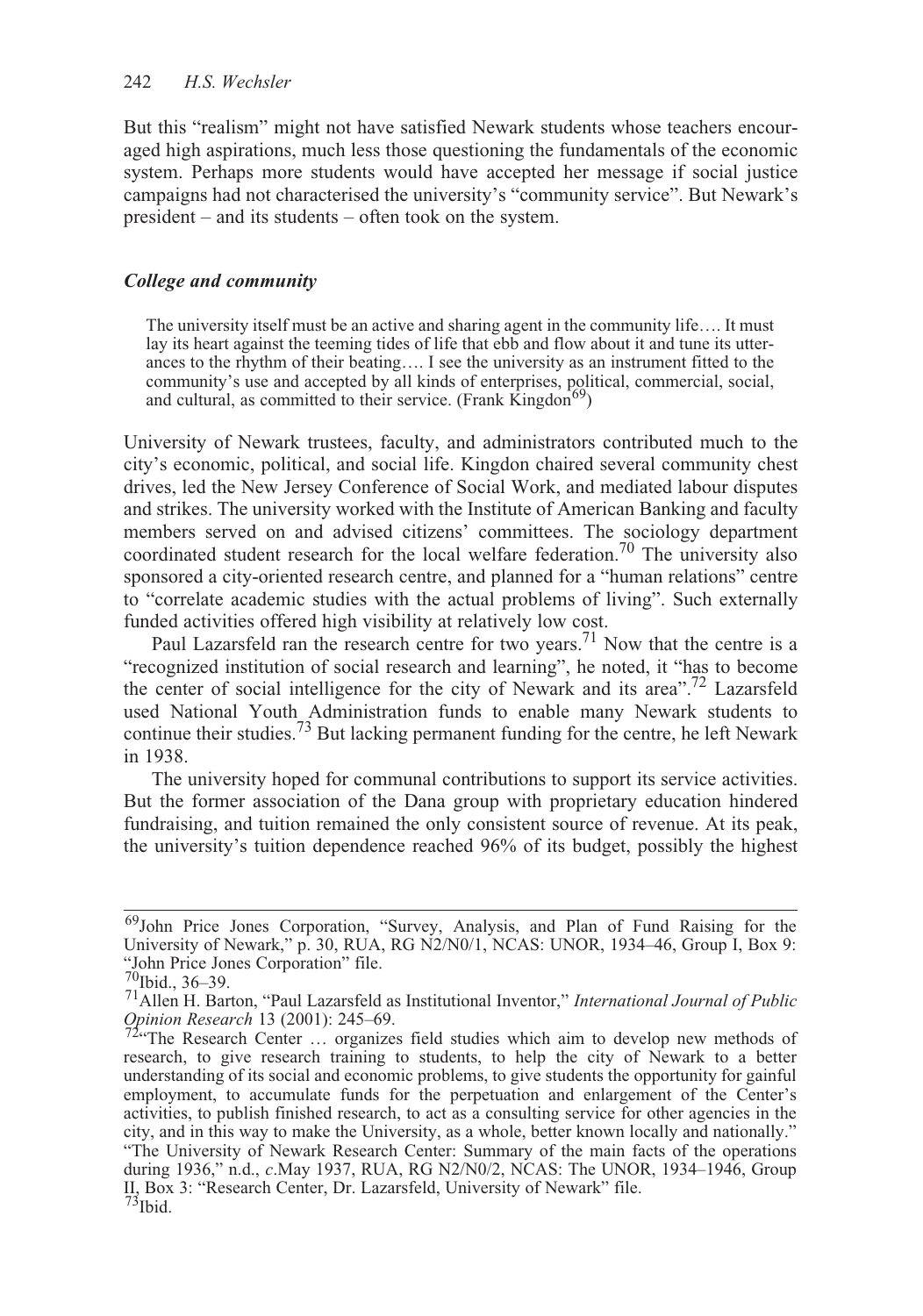percentage in the nation.74 Only a few trustees provided financial sustenance. Largely composed of lawyers – not surprising given the university's focus on legal education – the board lacked significant business representation, capable of greater largesse.75 One exception was department store magnate Louis Bamberger, who erased the annual deficit during his tenure on the board, and who bequeathed \$50,000 to the university on his death in  $1944^{76}$ 

Faced with a mortgage on the brewery bought from Currier, a disappointed faculty – the university, still facing a deficit, cut faculty salaries in 1937, despite peak enrolments – and accreditor demands for an endowment, Kingdon and the trustees embarked on an ill-fated million-dollar capital drive in 1938. The theme: educational opportunity to overcome poverty. Urban universities admitting many minority students usually emphasised assimilation as a bulwark against radicalism. But lack of education, said University of Newark officials, was the true threat to democracy.

"There can be no educational buck-passing with students like these", stated a campaign brochure, "They are North Jersey's own responsibility". Some students, the pamphlet noted, "will fight their way up, as others have done, to be successful financiers, labor leaders, captains of industry, and politicians". "But the mental horizons of many will be limited", the booklet added, "and perhaps that fact supplies the key to some of our current social conflicts". "If a man has the benefit of disciplined training in a variety of subjects; if he knows other fields than those of roller bearings or pipe lines or blast furnaces; if his areas of interest and enthusiasm are wide", the publication concluded, "he not only lives a fuller life but approaches problems with a broader perspective and greater tolerance".<sup>77</sup> The campaign's ominous message: "If proper educational opportunities are not provided, improper ones will be". Other agencies, the campaign warned, would "absorb the energies of idle, and even of ambitious young people, and give them plenty of training". The choice: turn Newark's youth into "social assets" or "social liabilities".<sup>78</sup>

Three weeks before the capital campaign was to go public, Father Matthew J. Toohey of St James Catholic Church in Newark charged the university with radicalism.<sup>79</sup> "Appeals are made to promote education and culture in our universities and colleges whose staffs are filled with radicals", he stated. "There is no need to search the record afar; in Newark University the faculty and administration is honeycombed with radicals of the most extreme type".<sup>80</sup> The political views of Kingdon and some

<sup>74</sup>University of Newark Development Committee, *A Closed Door*, 23. NYU reported 90% tuition dependence a few years earlier.

 $^{75}$ In 1938, the board was still an "unwieldy" amalgam of trustees from former constituent divisions. It took several years to adjust the membership to the needs of the merged institution.<br> $^{76}$ A local brewery contributed \$25,000 to underwrite the costs of the 1938 capital campaign.

<sup>&</sup>lt;sup>77</sup>University of Newark Development Committee, *A Closed Door*, 12–13.<br><sup>78</sup>University of Newark, "Extending Democracy's Frontiers," 14–15.<br><sup>79</sup>Trustee Frank Harris suggested that the campaign literature pre-empt the beli business and professional men in Newark … that we are a 'Red' institution" by including "a guarded statement designed to explode this growing apprehension in the community" (Harris to Conklin, February 11, 1938, RUA, RG N2/N0/01, NCAS: UNOR, 1933–1946, Box 33: "Key Statement: Publicity" file).

<sup>80&</sup>quot;Priest Declares University Here 'Radical' Hotbed," *Newark Sunday Call*, March 27, 1938.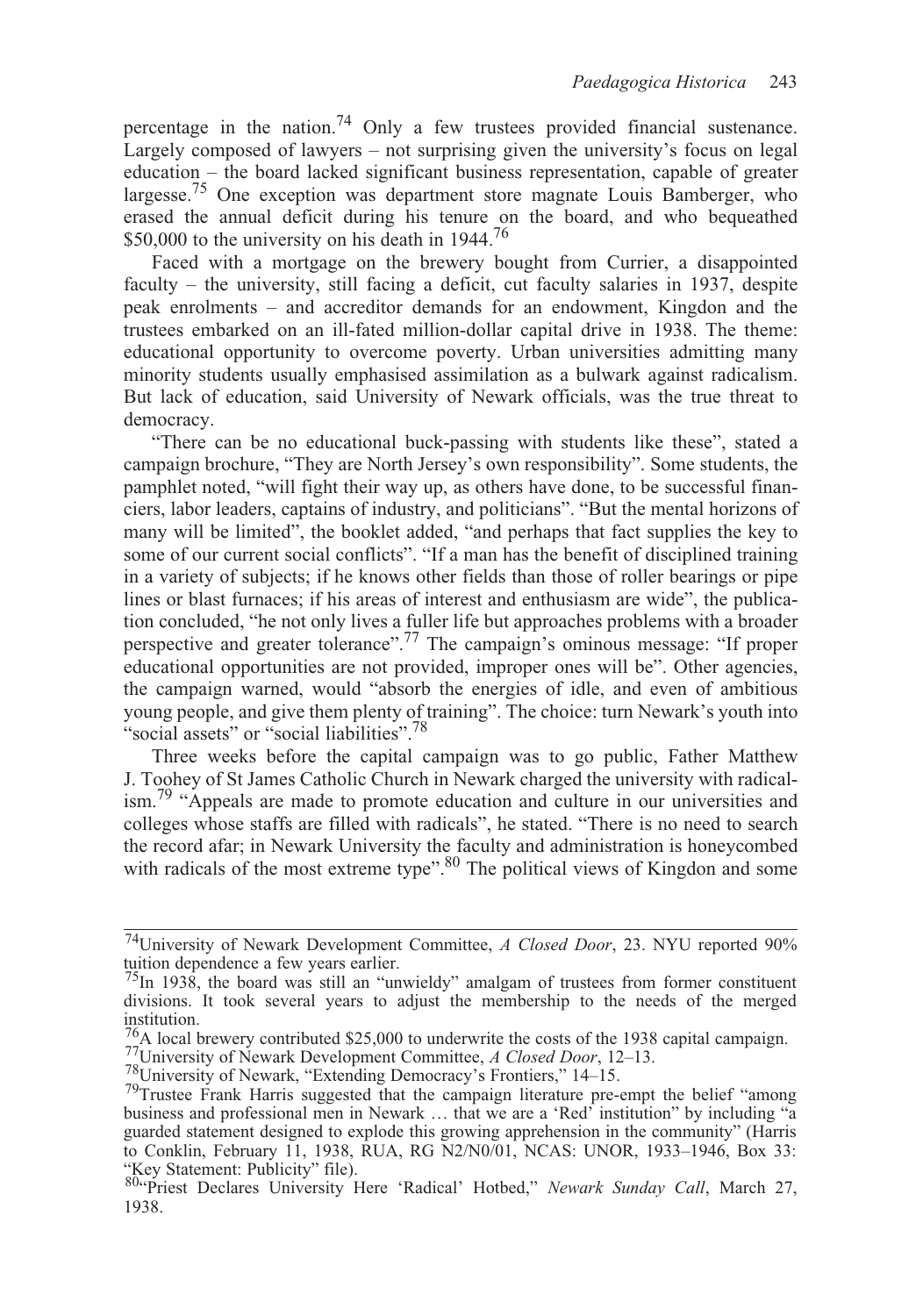faculty members made the University of Newark intolerable to Father Toohey, especially when Seton Hall College offered a local alternative.<sup>81</sup>

Kingdon was no shrinking violet. "The University of Newark is exactly as radical as the Constitution of the United States, which guarantees freedom of speech to all its citizens", he replied. The university's students included all shades of opinion, coming as they did from all sections of the population, he added. "But there is no organized presentation of any particular point of view in the teaching at the university".  $82$  Kingdon sparred with much of Newark's power structure during his tenure. "If the educator does not enter public life", he said in 1937, the community "will be restricted to the limited resources of the business man, the politician and the demagogue".<sup>83</sup> His rejoinders to Father Toohey made him few friends among the area's Catholics; his denunciations of Nazis – in Germany and in Newark – did not sit well with many German-Americans.84 And his enmity towards Frank Hague – powerful political boss of nearby Jersey City and a devout Catholic – cost him local political support.85

Kingdon's support of Socialist Party candidate Norman Thomas for president in the 1930s earned Hague's enmity.86 Said Hague: "We hear about constitutional rights, free speech and free press. But every time I hear these words, I say to myself 'that man is a Red, that man is a Communist'". "The Hague political organisation survived by 'dispensing bread, circuses, and punishment' – relief, outings, and police", Thomas replied. "Mayor Hague would not put it in that way; he recognizes the necessity for his huge police force, but he states the reason on moral grounds: 'Jersey City,' he said in a radio speech, 'is the most moralest city in America'".<sup>87</sup>

Father Toohey defended Hague. "The battle of the century is being fought in Jersey City", he charged, "to determine whether the brand of Americanism that we know is to prevail or whether the brand of Americanism that is endeavored to be proclaimed by [American Civil Liberties Union leaders] Morris Ernst and Roger Baldwin and his ilk will prevail".<sup>88</sup> Here, Father Toohey alluded to another aspect of the University of Newark's anti-Hague stance. Law school dean Spalding Frazier

- <sup>83</sup>"Sees School a Bar to 'Demagogues'," *New York Times*, October 18, 1936, N6.<br><sup>84</sup>Warren Grover, *Nazis in Newark* (New Brunswick, NJ: Transaction Publishers, 2003).<br><sup>85</sup>"Educator Clashes With Legion's Head," *New York*
- 

<sup>81</sup>Frank Harris, a Catholic, summarised a conversation he had with Father Toohey, the day after the public statement. Toohey asked Harris if there were any Communists at Newark. "Do you mean students or faculty?", asked Harris. Students, answered Toohey. "Of course I don't deny it", said Harris. "Can you find a college in the country that does not have a Communist student?" Father Toohey answered, "That's not what I am interested in. As long as there is one Communist in the University, everything that I said is true and I am going to continue to fight against it. The whole Catholic Church is behind this, from Archbishop Walsh down the line. This is only the beginning." Harris recalled Toohey saying, "There was very little sense for him to talk with me any longer, and that I was not a very good Catholic. He ended the interview by saying, 'You can leave and don't send any Jews down to see me.'" "Record of Conversation Between Frank Harris and Father Toohey, Monday, March 28, at 12 O'Clock Noon," RUA, RG N2/N0/01, NCAS: UNOR, 1934–1946, Group 1, Box 5: "Academic Freedom" file.<br><sup>82</sup>"U' Open-Minded, Avers Kingdon," Newark Evening News, March 29, 1938.

*New York Times*, October 23, 1932, 26. **87**<br><sup>87</sup>David Dayton McKean, *The Boss: The Hague Machine in Action* (Boston, MA: Houghton

Mifflin, 1940), 202.

<sup>88&</sup>quot;Hague Hailed as Foe of Reds at Service," *New York Times*, November 15, 1937, 23, and "Finds Hague Fight 'Battle of Century'," *New York Times*, June 17, 1938, 13.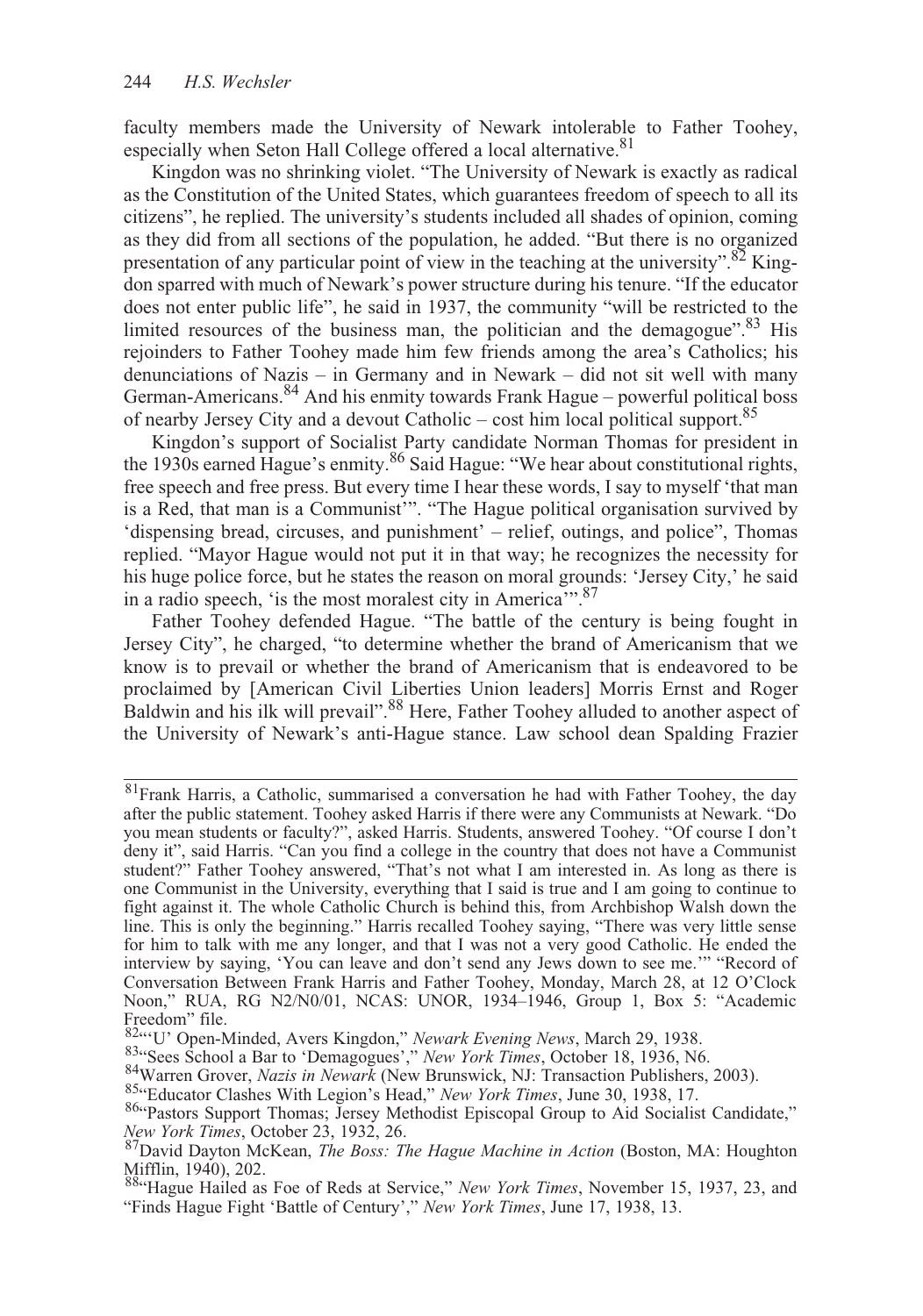joined attorneys for the Committee for Industrial Organization (CIO) and the ACLU to oppose the forcible removal of CIO organisers from Jersey City – one of the few serious challenges to Hague's 28-year reign.<sup>89</sup> Newark business leaders joined in questioning Frazier's pro-union activities.

This opposition endangered the capital campaign, but Kingdon's downfall came from a self-inflicted wound. Kingdon had appointed Jerome Davis, president of the American Federation of Teachers (1936–1939), to lead a new human relations centre. Considered the university's most important community initiative after Lazarsfeld's research institute closed, the centre aimed "to apply the findings of the sciences bearing on human behavior to community problems, with the aim of developing a 'science of living together'".90 Yale University had dismissed Davis in 1937, ostensibly for financial reasons, but in reality, Davis charged, for his left-leaning economic views. Davis called for colleges to be run by experts, "not vested interests that seem determined to suppress open discussion".<sup>91</sup> Though alerted by vice-president Black to trustee opposition, Kingdon backed Davis to the end, which soon came. The trustees neither opened the institute nor appointed Davis. Instead they granted Kingdon a oneyear leave of absence. He resigned six months later to head the Emergency Rescue Committee, which helped refugees from Nazism. Saying that Kingdon was caught between his political commitments and his university duties, Paul Lazarsfeld called his fate at Newark "tragic".<sup>92</sup>

Franklin Conklin became the acting president in September 1939, but Black soon assumed that position. Black's priority: stabilise the academic programmes and the university's finances to prepare for accreditation for which Kingdon had offered only lukewarm support. Are we, Kingdon had asked, "primarily interested in meeting the academic requirements of established recognizing agencies?". Or, he continued, "are we primarily interested in developing an institution uniquely set to the work of taking the particular type of student with whom we have to deal and leading him out to a fuller experience which will register both in a richer personal life and a more constructive social one?". His answer: "There can be but one decision and that to take the second road while progressing as far as possible simultaneously along the first".

Black reversed these priorities. Initially rejected because of an inadequate library and laboratory space for physics, the College of Arts and Sciences gained Middle States accreditation a year later. Law and business school accreditation, dependent on that decision, came next. Conforming to accreditation standards while remaining unaccredited had made the law school vulnerable to competition from the unaccredited John Marshall Law School in Jersey City. Students at John Marshall, the forerunner of Seton Hall's law school, needed less time to complete the school's requirements. But the university could now claim to have the state's only accredited

<sup>89&</sup>quot;La Follette Gets Data on Hague Ban," *New York Times*, December 7, 1937, 22. New Jersey courts found in favour of the CIO in 1939. "Jersey City is Mum on Court's Decision," *New York Times*, January 27, 1939, 8. The US Supreme Court upheld the right to assemble in *Hague, Mayor, et al.* v. *Committee for Industrial Organization et al.* 307 U.S. 496, decided June 5, 1939.

<sup>90</sup>University of Newark, "Extending Democracy's Frontiers," 27–28.<br><sup>91</sup>"Yale Condemned for Ousting Davis," *New York Times*, May 23, 1937, 21, and "Urges Academic Freedom," *New York Times*, October 25, 1937, 12.<br><sup>92</sup>Paul F. Lazarsfeld, "An Episode in the History of Social Research: A Memoir," in *The* 

*Intellectual Migration: Europe and America, 1930–1960*, ed. Donald Fleming and Bernard Bailyn (Cambridge, MA: Harvard University Press, 1969), 288.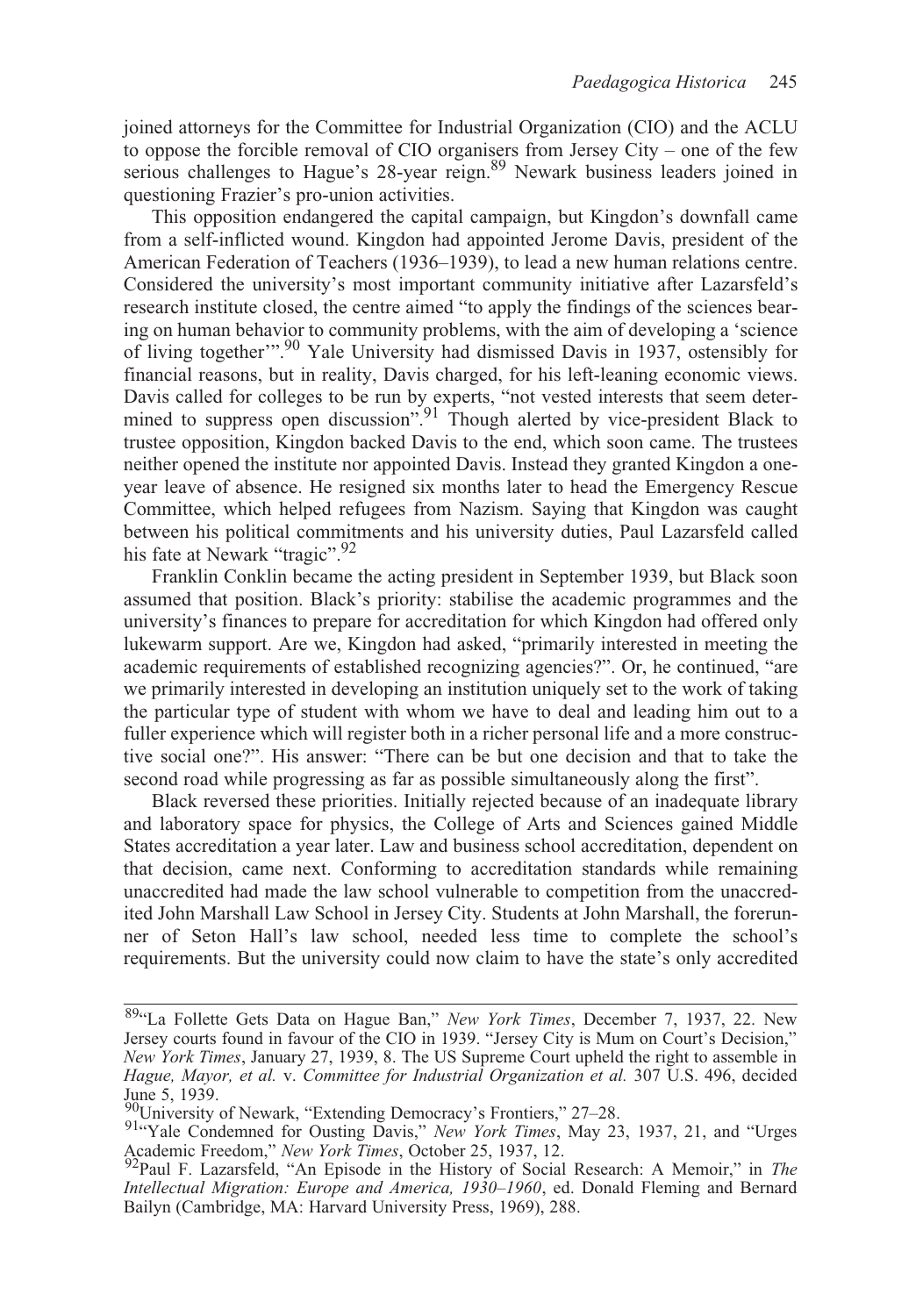law school. Accreditation, officials hoped, would also make the university more attractive to students who might otherwise enrol in other states. Accredited colleges had to stand on their own, so the faculty exchange programme with NYU ended. Accredited status also increased the university's attractiveness if a merger partner emerged.

Then came the Second World War, which reduced the size of the student body and the faculty. Newark could not participate in the V-12 Navy College Training Program, designed to produce commissioned officers. Lacking dorms, it shared the fate of other urban commuter colleges that suffered financially throughout the war. "Students became soldiers", the Newark student yearbook sombrely recorded, "and a large portion of the male scholars disappeared – soon our halls echoed their emptiness". "The few who were left – engaged in war industries, studying between school and work – still managing to keep school morale on an even keel – dances, sorority, fraternity and club activities; lectures, lab experiments, tuition fees and exams – but still, some feeling of loneliness – those familiar faces and well known voices absent – news of some of them from the battlefields across the seas – occasional furlough reunions of former students. Sometimes the report, 'killed in action'", the account concluded, "brought lumps to our throats. School seemed endless".<sup>93</sup>

#### **The final merger**

Some may urge that such "public service" universities as the University of Newark ought to be run by the government and supported out of tax funds. But a government institution must be run within the letter of the law. Instruction, with every other phase, is continually under the eye of politicians. The institution, in the majority cases, can neither experiment nor pioneer. The teaching and other activities of a privately supported university are technically free from any kind of governmental or political control. It can work out its own destiny in the manner dictated as best by judgment or experience. (University of Newark Development Committee, 1938<sup>94</sup>)

The 496 students enrolled in Newark's College of Arts and Sciences in 1945–1946 – surpassing the pre-war peak of 471 students (1937) – included many veterans. In 1946–1947, 81% of Newark's students were veterans.<sup>95</sup> But the unstable enrolments of the war years, the shrinkage of the operating budget by half in the late 1930s, a glaring need for capital improvements, a chronic inability to staff science courses, substantial teaching overloads, and formal designation of Rutgers as the State University of New Jersey (1944–1945) led Newark's trustees to reconsider a merger with Rutgers.

This option appeared more attractive now than in 1933. Becoming a state university with increased public representation on its board – it achieved full state funding in 1956 – strengthened Rutgers's claim on the state coffers for long-needed capital projects. Absent a merger, Rutgers might have become a formidable competitor for day students in Newark. State sponsorship, Newark's officials understood, could

<sup>93&</sup>quot;Organizations That Are in the Process of Being Revived," *The Encore: University of Newark, 1946* (Newark, NJ, n.p., 1946), 48.<br><sup>94</sup>University of Newark Development Committee, *A Closed Door*, 21.<br><sup>95</sup>"Annual report, Newark College of Arts and Sciences, Rutgers University," May 21, 1947,

RUA, RG N2/N0/2, NCAS, UNOR, 1934–1946, Group 2, Box 3: "The Newark–Rutgers Merger" file.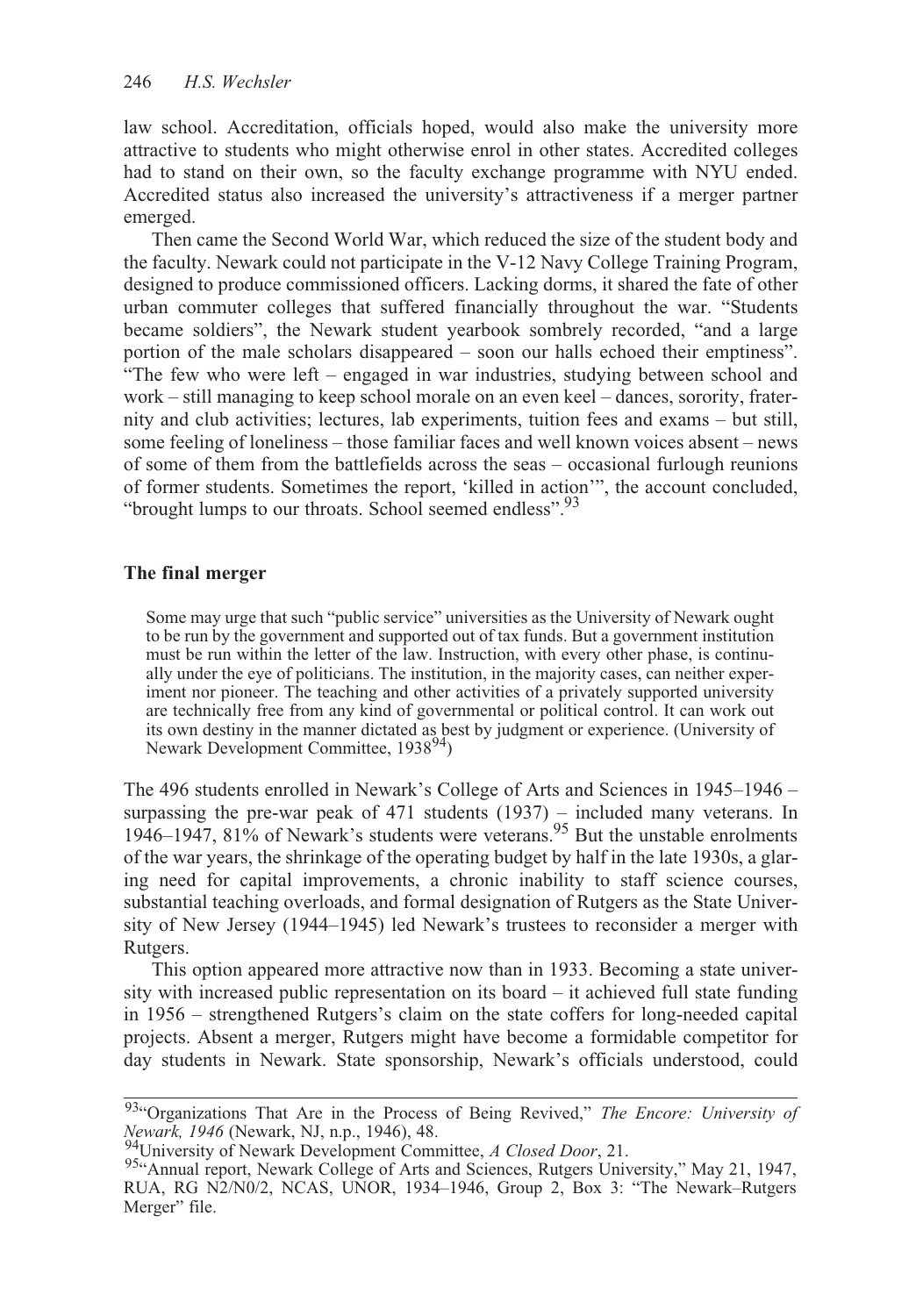reduce tuition fees for its middle- and working-class students. Remaining independent meant inevitable, substantial tuition increases. The University of Newark was not alone: economic reality led officials at other private urban colleges to contemplate going public.

A merger with the University of Newark, Rutgers officials believed, would help their university negotiate with the governor and the legislature. The votes and influence of the Essex County legislative delegation, in particular, would help to increase per-capita and capital appropriations.96 A Newark site would also reduce an expected influx of veterans to New Brunswick; more commuters to Newark meant lower capital outlays for dormitories on the main campus. A merger would also end the potential rivalry of a strong, independent University of Newark that might increase its enrolments under the tuition subsidy provisions of the GI Bill (1944).

A Rutgers trustee committee examining proposals for postwar expansion urged the board to "be constantly alert to the possibility of acquiring the present University of Newark". Robert Clothier dusted off the plans held in abeyance for a dozen years. Calling relations with Newark trustees and administration "splendid", he argued that integrating the institutions would eliminate duplication, while strengthening public higher education in Newark.<sup>97</sup> Noting the quality of the Newark faculty, its balanced budget and its recent success in paying off the mortgage on the Rector Street property, Clothier pressed ahead. Rutgers trustees proposed merging their current Newark work – including University College, which grew out of extension work, and a pharmacy school – with the three University of Newark divisions into a new unit called "The Newark Colleges of Rutgers University, the State University of New Jersey".

Fruitful initial discussions led to implementation talks focusing on administrative relations, faculty salaries and benefits, and capital expansion. Governance of the new entity would resemble the asymmetric arrangement between the Los Angeles branch of the University of California (now UCLA) and the senior institution in Berkeley. New Brunswick officials would review key (and often not-so-key) decisions made in Newark. Assembly Bill 381 incorporated the University of Newark into Rutgers, whose officials hailed the merger as a major step toward raising New Jersey's "unenviable position of forty-eighth among the states in its provision for public higher education".98

Herbert P. Woodward, a Currier-era member of the Dana faculty, provided continuity by retaining the deanship of Newark's College of Arts and Sciences until 1965. He noted "the College's virtual autonomy" at the first meeting of the college faculty. "We can create; we can build; and we can plan", he added.<sup>99</sup> But this was not a merger of equals; control soon shifted from Newark to New Brunswick. Rutgers invited only

<sup>96&</sup>lt;sup>"</sup>President's Statement," October 11, 1945, RUA, RG 03/A0/03, Rutgers University Board of Trustees, "Minutes and Enclosures, March 1945–July, 1946," Box 35, file 3: "Board of Trustees: Rough Minutes and Enclosures, 1945, August–October."<br><sup>97</sup><sub>0</sub>abid.

<sup>98&</sup>quot;Mr. Derby stressed the fact that requests for additional funds come about not because Rutgers was made into the State University, but because higher education is a public obligation, must be paid for, is paid for in other states, and is a state investment." Rutgers University, "Minutes of the Meeting of the Board of Trustees, 12 April 1946," p. 4, RUA, RG 03/A0/03, Rutgers University, Board of Trustees, Minutes and Enclosures Mar. 1945–Jul, 1946, Box 35, file 4: "Board of Trustees: Rough Minutes and Enclosures: 1946, Feb.–April." 99"The Newark Colleges: Rutgers University, Faculty of the College of Arts and Sciences, Minutes of the First Meeting," October 17, 1946, RUA, RG N2/N0/2, NCAS: UNOR, 1934– 1946, Group 2, Box 3: "The Newark/Rutgers Merger" file.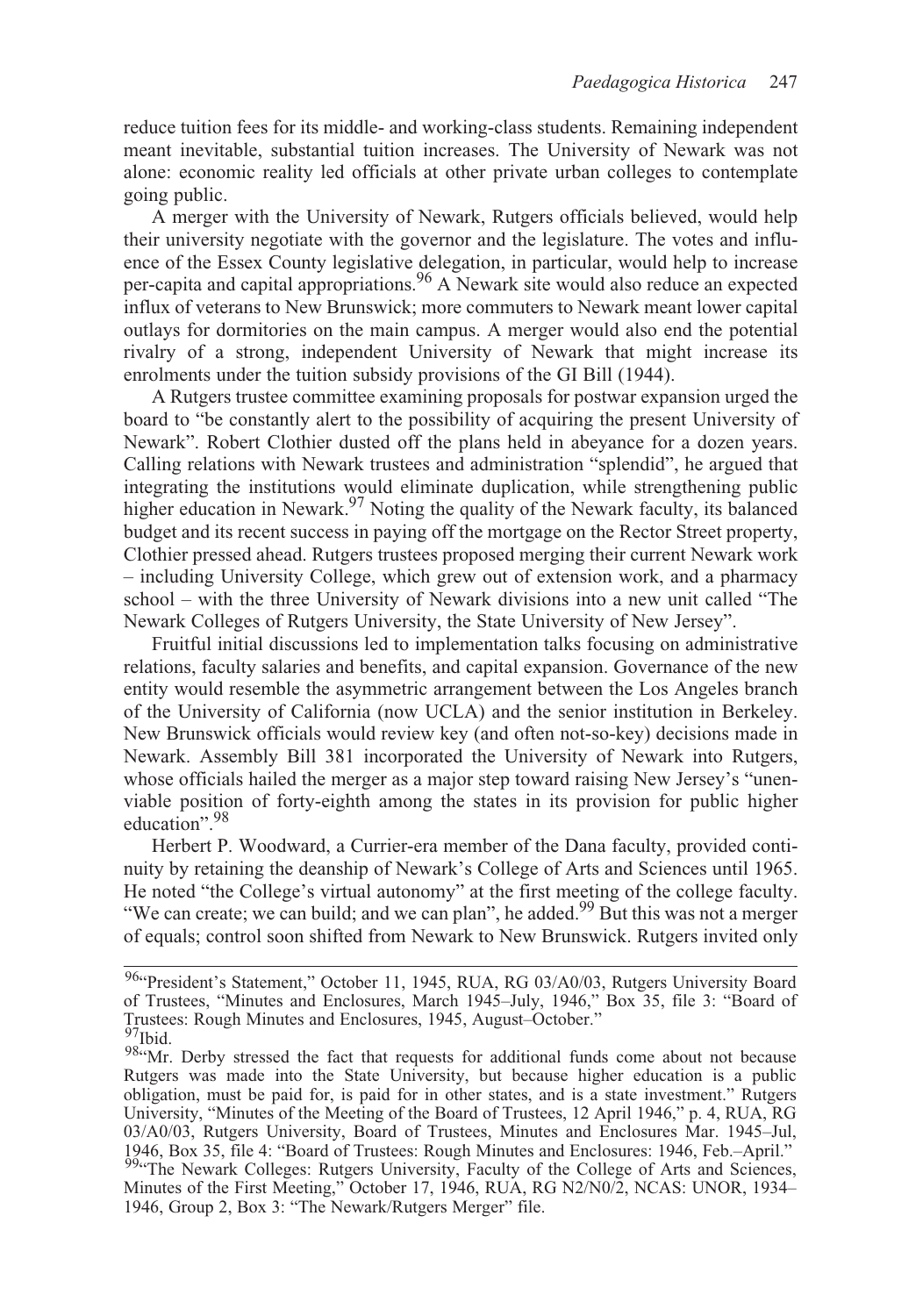two Newark trustees, including Conklin, onto its board after the merger; others complained that Rutgers did not solicit their advice. George Black stayed on as vicepresident for only a year after the merger. Accreditation requirements helped to give the institution academic independence from NYU in 1939, but continued financial instability led its trustees to surrender that independence to Rutgers.

Enrolments at Newark increased to 2794 in 1946–1947.100 Large increases in applications permitted selectivity in admissions, but Rutgers, via the GI Bill and the incorporation of the University of Newark, was becoming a public institution in fact as well as in law.101 The university acquired two buildings in Newark, while expanding the teaching staff and the number of departments. Rutgers, said a diplomatic Clothier, "is proud to have had a part in helping to do these things. But it recognizes, too, that in helping to do them it has been but building on the firm foundation laid by those who established the University of Newark in the first place." Urban education, University of Newark style, will remain a "vital and desirable" service, he added. Clothier pledged to promote "the further development of the Newark College as the agency by which the State University discharges [its] responsibility to the state's most important urban center, including development in physical plant, in student enrollment, in educational service, [and] in the adding of men and women of distinction to our faculty".<sup>102</sup>

#### **Coda**

A college in an urban community cannot bring to that community the charm of a college town. Harvard itself has not preserved the old character of Cambridge as Cambridge has been enveloped by Boston. Neither the four city colleges, nor many private colleges and universities, including Columbia, can make New York cease to be a grasping, greedy, pushing city. The Cathedral of Learning cannot shed much light though the smoke of Pittsburgh, and the University of Akron cannot much lessen Akron's preoccupation with rubber. But whatever their limitations, New York and Pittsburgh and Akron, Detroit and Chicago and Louisville, are better cities because they have in them institutions devoted to "learning and civility."<sup>103</sup>

The history of the University of Newark offers themes for contemporary urban colleges to consider: the difficulties encountered in deviating from expectations of accreditors, community leaders, and trustees; the perils of public advocacy and action;

<sup>100</sup>The religious preferences of students at Rutgers-Newark in 1948 resembled the prewar distribution: about 40% Jews, 25% Protestants, and 27% Catholics. "Summary of Students' Religious Preferences," RUA, RG N2/N0/2, NCAS: UNOR, 1934–1946, Box 4: "Student Affairs – University of Newark" file.

<sup>101&</sup>quot;Opening of College," n.d., *c*.October, 1946, in RUA, RG 03/A0/03, Rutgers University, "Board of Trustees, Minutes and Enclosures Mar. 1945–Jul, 1946," Box 36, file 1: "Board of Trustees: Rough Minutes and Enclosures, 1946, Aug.–Dec." Incorporation permitted the Newark colleges to accept veterans: 971 in Arts and Sciences, 715 in business administration, and 311 in law. Non-veteran enrolments were  $375$ , 90, and 80, respectively – a total increase of 561 over 1945. Rutgers University, "Enrollment Statistics as of November 1, 1946

<sup>(</sup>compared with November 1, 1945)", Ibid.<br><sup>102</sup>Clothier, "WAAT – Salute to Newark College," July 1, 1947, RUA, RG 04/A14, Office of the President (Robert C. Clothier), Series IV, Faculty Files (1925–1952), Box 121, file 18: "Radio Broadcast – WAAT – Salute to Newark College, July 1, 1947."

<sup>103</sup>John S. Diekhoff, *Democracy's College: Higher Education in the Local Community* (New York: Harper & Row, 1950), 200.